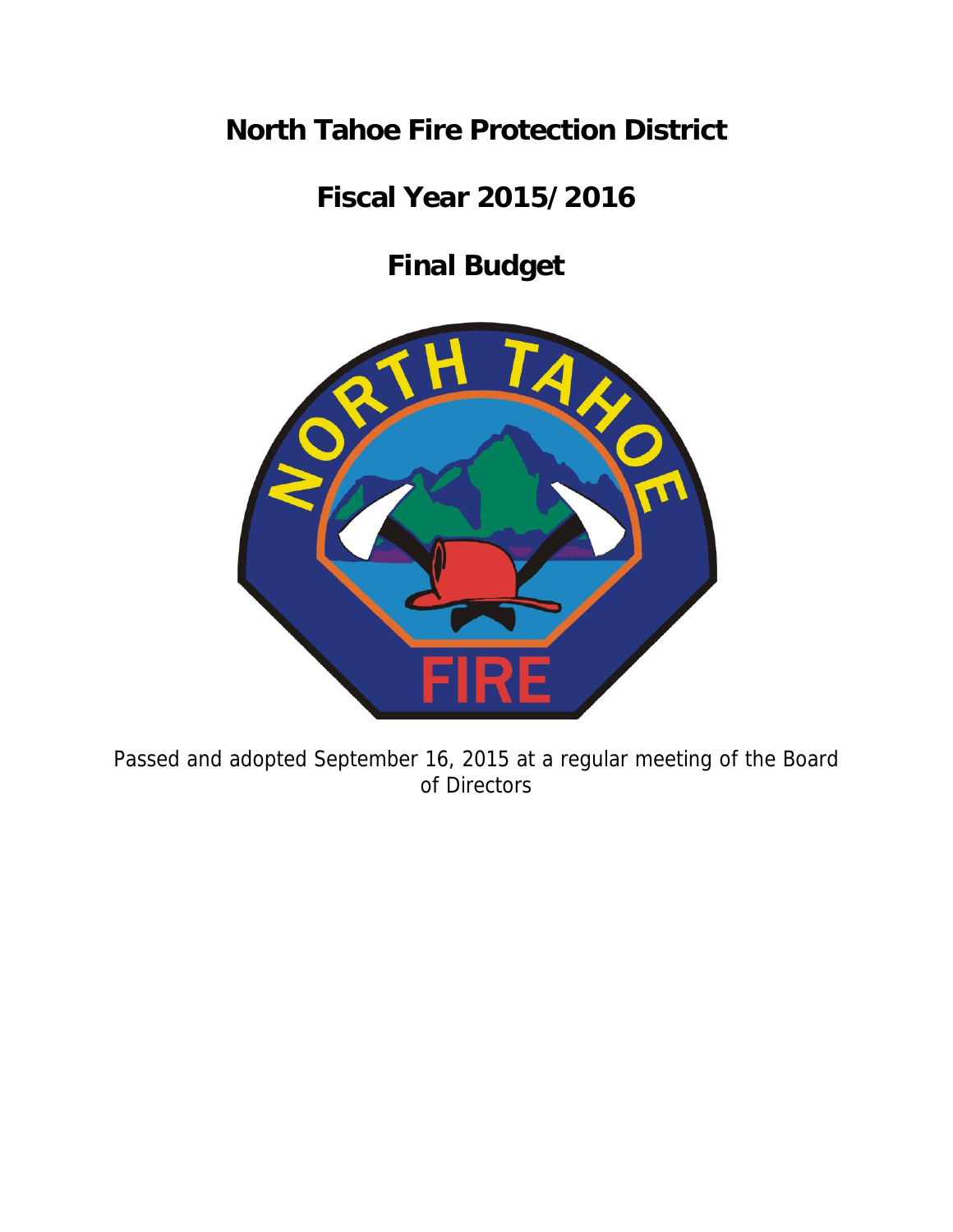To: NTFPD, Board of Directors From: Michael Schwartz, Fire Chief Date: 09/10/15

# **SUBJECT: AGENDA ITEM #4.a. & #4.b., CONSIDER FINAL BUDGET FOR FISCAL YEAR 2015/2016**

#### **Background**

The Fire District is required to adopt a final budget prior to October  $1<sup>st</sup>$  of each year. The District has been operating under the spending authority of a preliminary budget since July 1<sup>st</sup>.

To create the document you see before you the District used priority based budgeting. As part of this process employees from all levels of the District have participated in generating this budget. Once a draft was created the Fire Chief and Admin Manager met with the Chief Officers to review all expenditure requests and determine those requests that would be included in the budget you see before you. Changes from the preliminary budget to the final budget are indicated in red.

#### Revenues

The District largest revenue source is Property Taxes which include the Special Tax and Benefit Assessment. As a result of our discussions with Placer County, the District estimates a 5.7% increase property taxes this year. This is the third year the District is projecting increased property tax revenues. Notable is the RDA Pass-through and RDA Dissolution. The Re-Development Successor Agency has assured the District that the Pass-through monies will continue however, the District did not receive the expected amount of pass-through monies and the dissolution dollars were reduced as well. The District estimates \$174,000 in pass through monies and \$200,000 RDA Dissolution residual distribution. The Special Tax and Benefit Assessment have been programmed with a 2.4% increase for the preliminary budget.

Other notable changes in revenue include the FEMA SAFER grant of \$617,253 which will be used to fund nine firefighter's positions, other grant revenues for fuels reduction which total \$234.363 and revisions of the Evacuation guide of \$41,436. Continuing this year is the contract for services with Alpine Meadows of \$471,832, El Dorado County for \$140,000 and Meeks Bay Fire for \$189,410. Ambulance transports and GEMT revenues are expected to total \$1,225,000.

Total revenues show as a 7.9% increase from last year's budget; additionally it should be noted the District will not pull funds from the reserve fund to balance this year's budget. For the third year in a row, the District will add to the reserve fund.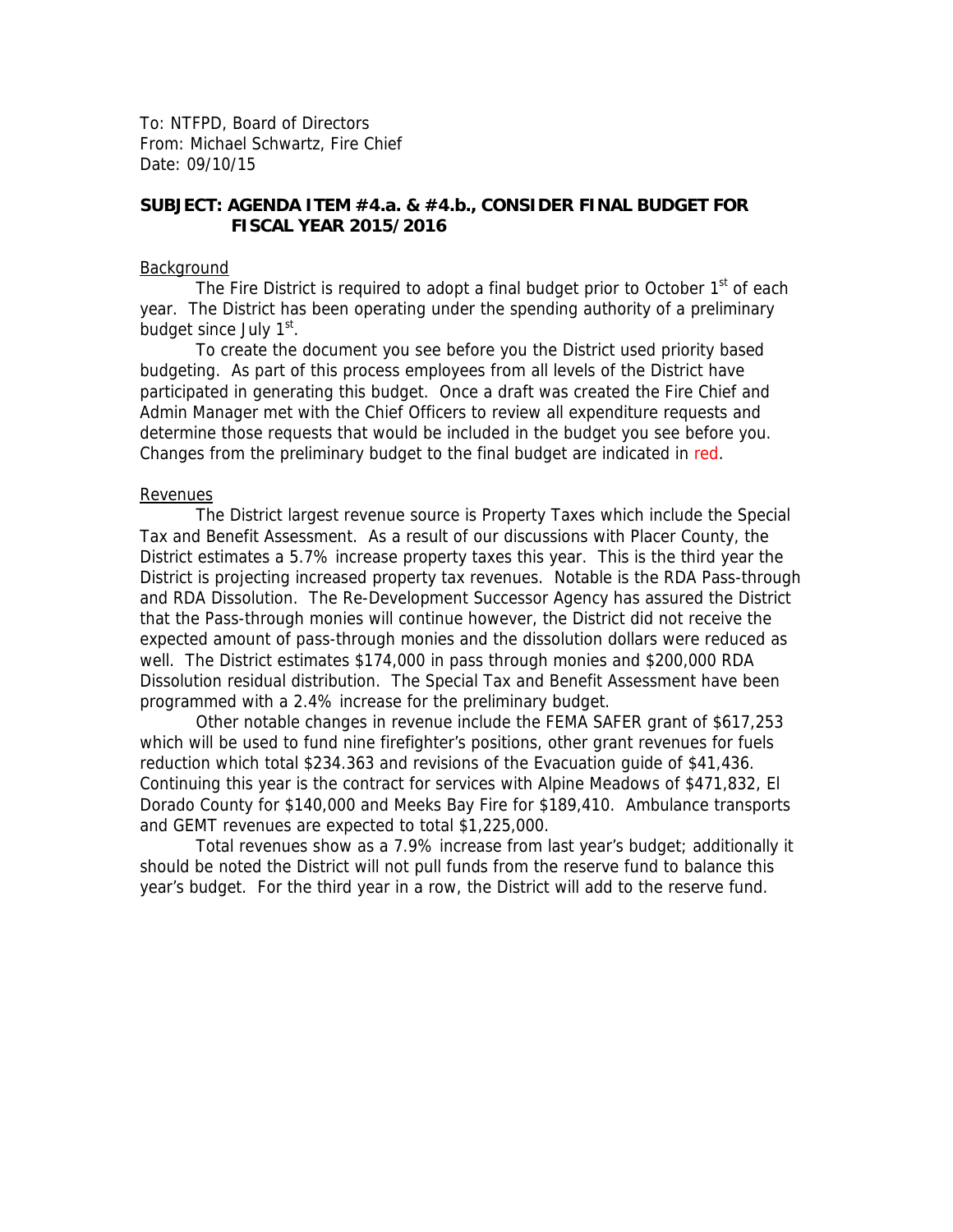#### Expenditures

The District's biggest expense is salaries and benefits. The District has programmed a 5.8% increase in these expenses. This increase can be attributed to increases pay due to step raises and longevity. We have also converted two part time prevention positions to full time Fire Inspector Officers and added a full time Mechanic I positon. Also included is a 2% increase for Tier III employees; the District will begin annual increases for these employees with the goal of bringing the pay scale on par with Tier II employees. As well a 2.4% cost of living pay increase has been programmed for all employees in January 2015.

Categories in the operating expense areas have fluctuated up and down with some areas increasing and some areas decreasing. Overall Total Operating Expenses have increased by 12.76%. Total Capital Expenditures have increased by 14% and includes several facility maintenance projects as well as an ambulance lease, apparatus purchase of 1 fire engine, 2 utility vehicles, 1 admin vehicle and monies transferred to reserves.

# Conclusion

 This document includes contributions from many District personnel; from firefighters and admin staff to chief officers. This cooperative process across the entire District has help to create a budget document with ownership and acceptance throughout the organization. District staff believes, given the information available, the document as presented will ensure the District's ability to remain financially solvent now and into the future.

 Should anything unforeseen circumstances occur from the State or local government, spending will be adjusted accordingly. In a worst case scenario, the MOU can be re-opened with the employee groups. District staff will be present to answer any questions you may have.

#### Recommendation

- 1. Open the Public Hearing and discuss the budget; receive any public testimony.
- 2. Close the Public Hearing
- 3. Adopt the final budget in the amount of \$12,414,449

Adopt Resolution 13 – 2015, setting the Appropriations Limit for fiscal year 2015-2016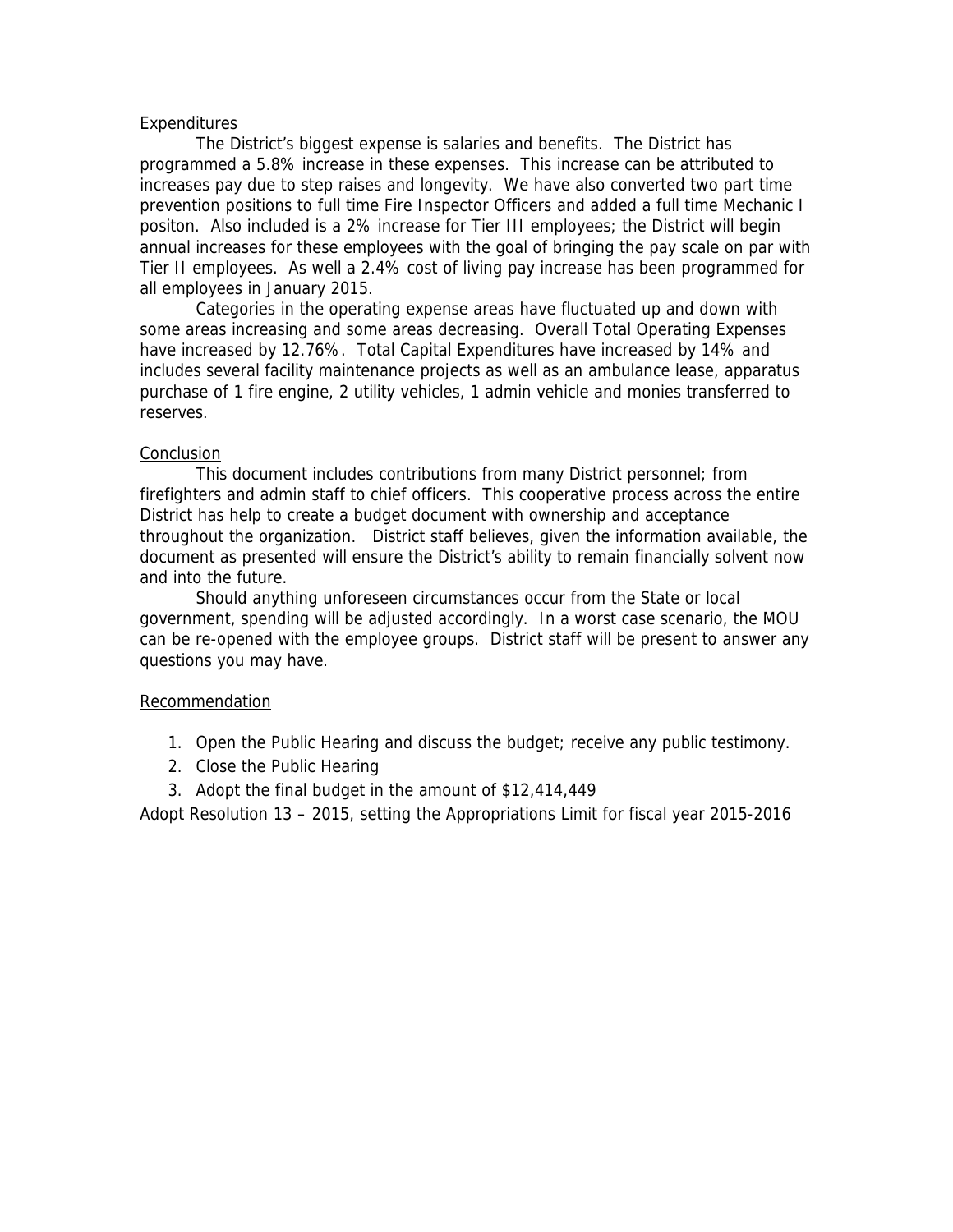|                                           | 06/30/2015<br><b>UNAUDITED</b> | <b>BUDGET</b><br>2014-2015 | <b>PRELIMINARY</b><br>2015-2016 | <b>FINAL</b><br>2015-2016 |
|-------------------------------------------|--------------------------------|----------------------------|---------------------------------|---------------------------|
|                                           | <b>REVENUES</b>                |                            |                                 |                           |
| <b>PROPERTY &amp; SPECIAL TAXES</b>       |                                |                            |                                 |                           |
| 4100.000 - Current secured property tax   | \$4,393,079                    | \$4,435,950                | \$4,524,669                     | \$4,912,416               |
| 4110.000 - Unitary & op non-unitary       | \$120.954                      | \$120.954                  | \$123.373                       | \$129,314                 |
| 4120.000 - Miscellaneous tax revenues     | \$2,806                        | \$2.500                    | \$2,550                         | \$3,479                   |
| 4130.000 - Current unsecured property tax | \$112,602                      | \$112,137                  | \$114,380                       | \$116,702                 |
| 4140.000 - Current supplement tax         | \$125,106                      | \$112.071                  | \$113,870                       | \$126,472                 |
| 4150.000 - Homeowners prop tax red        | \$42,848                       | \$41,940                   | \$42,668                        | \$42,487                  |
| 4199.000 - RDA Passthrough                | \$168.992                      | \$170,000                  | \$174,000                       | \$174,000                 |
| 4199.010 - RDA Dissolution                | \$246,342                      | \$300,000                  | \$100,000                       | \$200,000                 |
| 4200.000 - Special tax                    | \$2,417,610                    | \$2,417,640                | \$2,473,246                     | \$2,472,937               |
| 4210.000 - Fire Suppression assessment    | \$674,677                      | \$674,590                  | \$690,106                       | \$690,045                 |
| <b>Subtotal</b>                           | \$8,305,016                    | \$8,387,782                | \$8,358,862                     | \$8,867,852               |

Property and voter approved taxes represent about two-thirds of District revenue. Were it not for the State of California and Placer County Successor Agency tax shifts, the District would be better off financially. The District will lose approximately \$1.5 million in revenues as a result of the property tax shift. We will use Placer County's estimates of Property Tax Revenue for our final budget numbers. Overall Property and Special taxes have increased 5.7% over last year's budget.

During the 2014/2015 fiscal year, the District received a residual distribution from the Placer County Successor Agency. As well we received the pass through monies from the Successor Agency. It is impossible to determine the monies we will receive in the 2015/16 fiscal year however, we have budged the pass through monies and some residual funds.

The voter-approved Special Tax and property owner approved Fire Suppression Assessment have provisions for an annual adjustment tied to the San Francisco-Oakland-San Jose consumer price index and the rates will increase by 2.4%.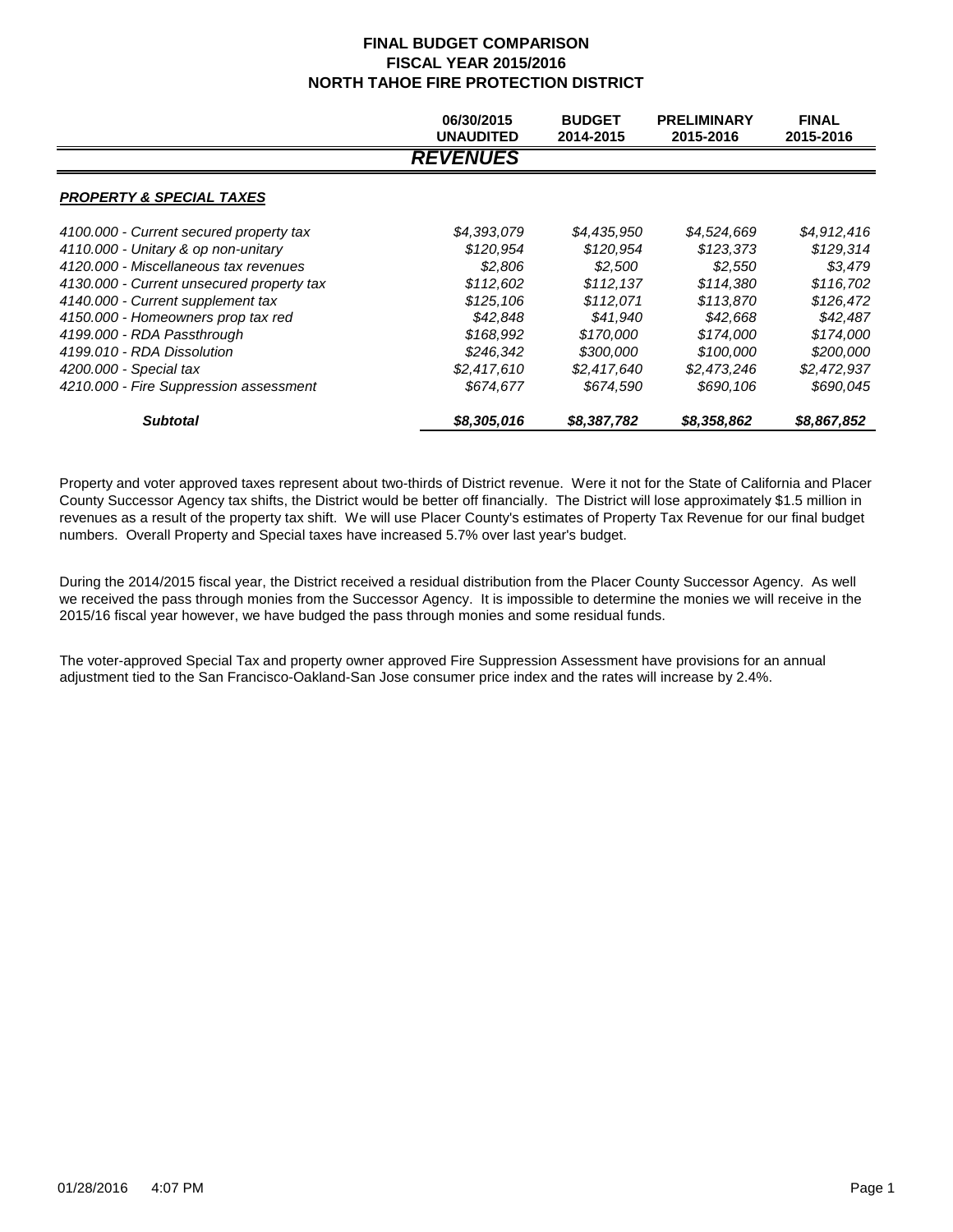|                                                                                                                                                                                                                                                                                                                                                                                                                                                                                         | 06/30/2015<br><b>UNAUDITED</b> | <b>BUDGET</b><br>2014-2015 | <b>PRELIMINARY</b><br>2015-2016 | <b>FINAL</b><br>2015-2016  |
|-----------------------------------------------------------------------------------------------------------------------------------------------------------------------------------------------------------------------------------------------------------------------------------------------------------------------------------------------------------------------------------------------------------------------------------------------------------------------------------------|--------------------------------|----------------------------|---------------------------------|----------------------------|
| <b>OTHER REVENUES</b>                                                                                                                                                                                                                                                                                                                                                                                                                                                                   |                                |                            |                                 |                            |
| District generated revenues represent about one-third of overall revenue.                                                                                                                                                                                                                                                                                                                                                                                                               |                                |                            |                                 |                            |
| 5440.000 - Transfer from Mitigation Fee account<br>5450.000 - Transfer from Apparatus reserve<br>5470.000 - Transfer from Unrestricted Reserve Fund                                                                                                                                                                                                                                                                                                                                     | \$0<br>\$0<br>\$0              | \$100,000<br>\$0<br>\$0    | \$80,000<br>\$50,000<br>\$0     | \$80,000<br>\$50,000<br>80 |
| Account 5440 represents transfers from the mitigation fee account in accordance with the adopted capital facilities and mitigation<br>plan.                                                                                                                                                                                                                                                                                                                                             |                                |                            |                                 |                            |
| Account 5450 represents transfers from apparatus reserve account for capital purchases.                                                                                                                                                                                                                                                                                                                                                                                                 |                                |                            |                                 |                            |
| Account 5470 Unrestricted Reserve Funds will only be considered if necessary to fund operations.                                                                                                                                                                                                                                                                                                                                                                                        |                                |                            |                                 |                            |
| 9507.000 - Interest Income<br>Projected interest income on unrestricted cash, including those amounts invested in Placer County and Plumas Bank.                                                                                                                                                                                                                                                                                                                                        | \$37,091                       | \$25,000                   | \$25,000                        | \$30,000                   |
| 9510.000 - Ambulance services                                                                                                                                                                                                                                                                                                                                                                                                                                                           | \$1,109,571                    | \$850,000                  | \$1,100,000                     | \$1,100,000                |
| The District's ambulance revenue collection rate exceeds the national average ambulance collection rate of 62%.                                                                                                                                                                                                                                                                                                                                                                         |                                |                            |                                 |                            |
| 9510.010 - GEMT                                                                                                                                                                                                                                                                                                                                                                                                                                                                         | \$127,381                      | \$65,000                   | \$125,000                       | \$125,000                  |
| GEMT funds are additional funds reimbursed to the District through the State of California for Medi-care/Medi-cal ambulance<br>trnasports.                                                                                                                                                                                                                                                                                                                                              |                                |                            |                                 |                            |
| 9511.090 -<br>CA Clearing House                                                                                                                                                                                                                                                                                                                                                                                                                                                         | \$0                            | \$30,000                   | \$0                             | \$0                        |
| SNPLMA (Fairway/Bunker)<br>$9512.010 -$                                                                                                                                                                                                                                                                                                                                                                                                                                                 | \$69,446                       | \$0                        | \$35,653                        | \$35,653                   |
| CalFIRE VFA Radio Grant<br>$9512.009 -$                                                                                                                                                                                                                                                                                                                                                                                                                                                 | \$0                            | \$20,000                   | \$10,000                        | \$10,000                   |
| $9513.010 -$<br><b>CalFIRE AFG Evacuation Guide</b><br>$9513.011 -$                                                                                                                                                                                                                                                                                                                                                                                                                     | \$0<br>\$0                     | \$0<br>\$0                 | \$41,436                        | \$41,436                   |
| CalFIRE CTC GHG Vedanta<br>9515.XXX - CalFIRE TRCD chipping                                                                                                                                                                                                                                                                                                                                                                                                                             | \$0                            | \$0                        | \$120,000<br>\$0                | \$120,000<br>\$78,710      |
| <b>FEMA SAFER</b><br>$9518.005 -$                                                                                                                                                                                                                                                                                                                                                                                                                                                       | \$697,515                      | \$765,027                  | \$617,253                       | \$617,253                  |
| 9518.007 -<br><b>FEMA-AFG MDTs</b>                                                                                                                                                                                                                                                                                                                                                                                                                                                      | \$60,922                       | \$162,054                  | \$0                             | 80                         |
| These accounts represent fuels reductions grants from State and Federal sources. They are restricted revenues for the intended<br>purposes and are directly off-set by expenditure accounts for the Forest Fuels Program. These grant monies are used to fund the<br>Chipping Program, Defensible Space Inspections and fuels reduction projects.<br>In the Spring of 2014 the District was awarded a \$1.6 million dollars for a SAFER grant funded through FEMA. This grant will span |                                |                            |                                 |                            |
| 24 months. The District will use these monies to fund 9 firefighter positions. These additional positions will allow the District to<br>better meet the NFPA 1710 assembly standard for structure fires.                                                                                                                                                                                                                                                                                |                                |                            |                                 |                            |
| The majority of grants have a calendar year end, as a result these grants often span two of the District's fiscal years. The above<br>grant revenues have been revised to reflect activity for the current fiscal year only.                                                                                                                                                                                                                                                            |                                |                            |                                 |                            |
| 9520.000 - Alpine Meadows contract                                                                                                                                                                                                                                                                                                                                                                                                                                                      | \$441,279                      | \$456,000                  | \$589,790                       | \$471,832                  |
| This is on-going contract revenue from the Alpine Springs County Water District as a consequence of a 15 year agreement to staff<br>the Alpine Meadows Station at least 150 days a year.                                                                                                                                                                                                                                                                                                |                                |                            |                                 |                            |
| 9520.010 - Alpine Meadows chipping                                                                                                                                                                                                                                                                                                                                                                                                                                                      | \$0                            | \$14,550                   | \$0                             | \$0                        |
| 9521.000 - Meeks Bay Contract                                                                                                                                                                                                                                                                                                                                                                                                                                                           | \$181,342                      | \$189,000                  | \$189,000                       | \$189,000                  |
| The District has entered into a contract to provide Fire Management Services to Meeks Bay Fire District.                                                                                                                                                                                                                                                                                                                                                                                |                                |                            |                                 |                            |
| 9525.000 - El Dorado County contract                                                                                                                                                                                                                                                                                                                                                                                                                                                    | \$84,473                       | \$140,000                  | \$140,000                       | \$140,000                  |
| The District has negotiated a new contract that will provide payments based on actual property taxes received.                                                                                                                                                                                                                                                                                                                                                                          |                                |                            |                                 |                            |
| 9526.000 - Mitigation fees & fund transfer<br>This is restricted revenue generated from new construction that mitigates new square footage.                                                                                                                                                                                                                                                                                                                                             | \$106,236                      | \$75,000                   | \$99,000                        | \$99,000                   |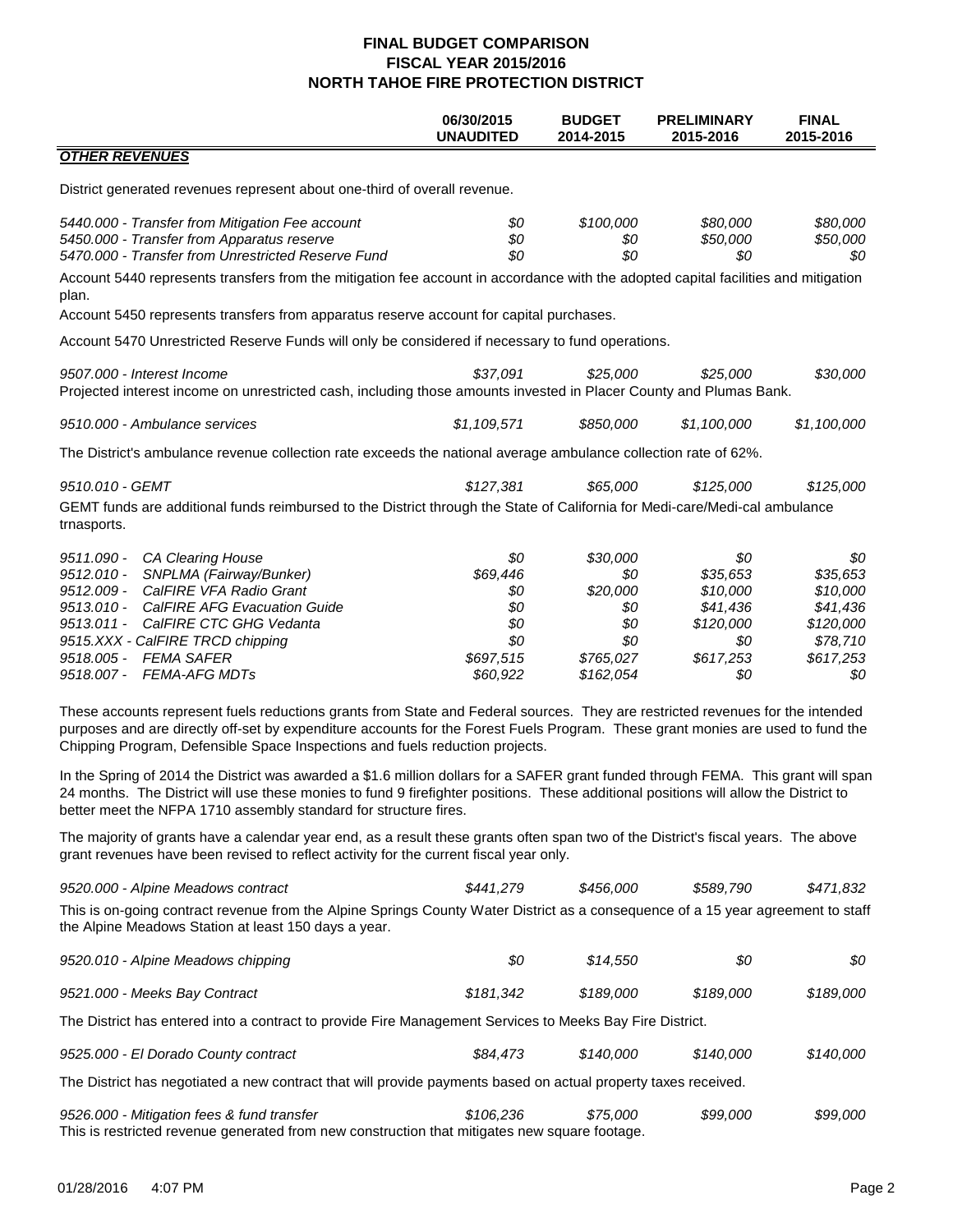|                                                                                                                                                                                                           | 06/30/2015<br><b>UNAUDITED</b> | <b>BUDGET</b><br>2014-2015 | <b>PRELIMINARY</b><br>2015-2016 | <b>FINAL</b><br>2015-2016 |
|-----------------------------------------------------------------------------------------------------------------------------------------------------------------------------------------------------------|--------------------------------|----------------------------|---------------------------------|---------------------------|
| 9536.000 - Prevention - tree removal permits<br>This revenue is a result of a MOU with TRPA for tree marking.                                                                                             | \$5,367                        | \$3,000                    | \$5,000                         | \$5,000                   |
| 9537.000 - Plan Check Fees                                                                                                                                                                                | \$67,315                       | \$47,000                   | \$60,000                        | \$60,000                  |
| This is revenue from reports, plan review and construction inspections related to fire and life safety cost recovery fees for projects<br>within our District boundaries and Alpine Meadows               |                                |                            |                                 |                           |
| 9537.010 - Plan Check Fees ASCWD                                                                                                                                                                          | \$794                          | \$1,000                    | \$0                             | \$0                       |
| 9538.000 - Report fees                                                                                                                                                                                    | \$130                          | \$300                      | \$115                           | \$115                     |
| 9539.000 - Sale of surplus equipment                                                                                                                                                                      | \$45,782                       | \$1,000                    | \$50,000                        | \$50,000                  |
| 9540,000 - Cal Fire Lease                                                                                                                                                                                 | \$16,107                       | \$9,000                    | \$17,048                        | \$17,048                  |
| 9590.000 - Strike Teams                                                                                                                                                                                   | \$261,562                      | \$153,000                  | \$125,000                       | \$225,000                 |
| This is revenue from "assistance for hire" agreements with State and Federal Forest agencies such as the California Fire<br>Assistance Agreement (CFAA) and other cooperative fire assistance agreements. |                                |                            |                                 |                           |
| 9595.000 - Donations                                                                                                                                                                                      | \$525                          | \$1,000                    | \$550                           | \$550                     |
| 9597.000 - Miscellaneous Revenue                                                                                                                                                                          | \$4,486                        | \$1,000                    | \$1,000                         | \$1,000                   |
| <b>Subtotal</b>                                                                                                                                                                                           | \$3,317,324                    | \$3,107,931                | \$3,480,845                     | \$3,546,597               |
| <b>REVENUES ACCOUNT TOTAL</b>                                                                                                                                                                             | \$11,622,340                   | \$11,495,713               | \$11,839,707                    | \$12,414,449              |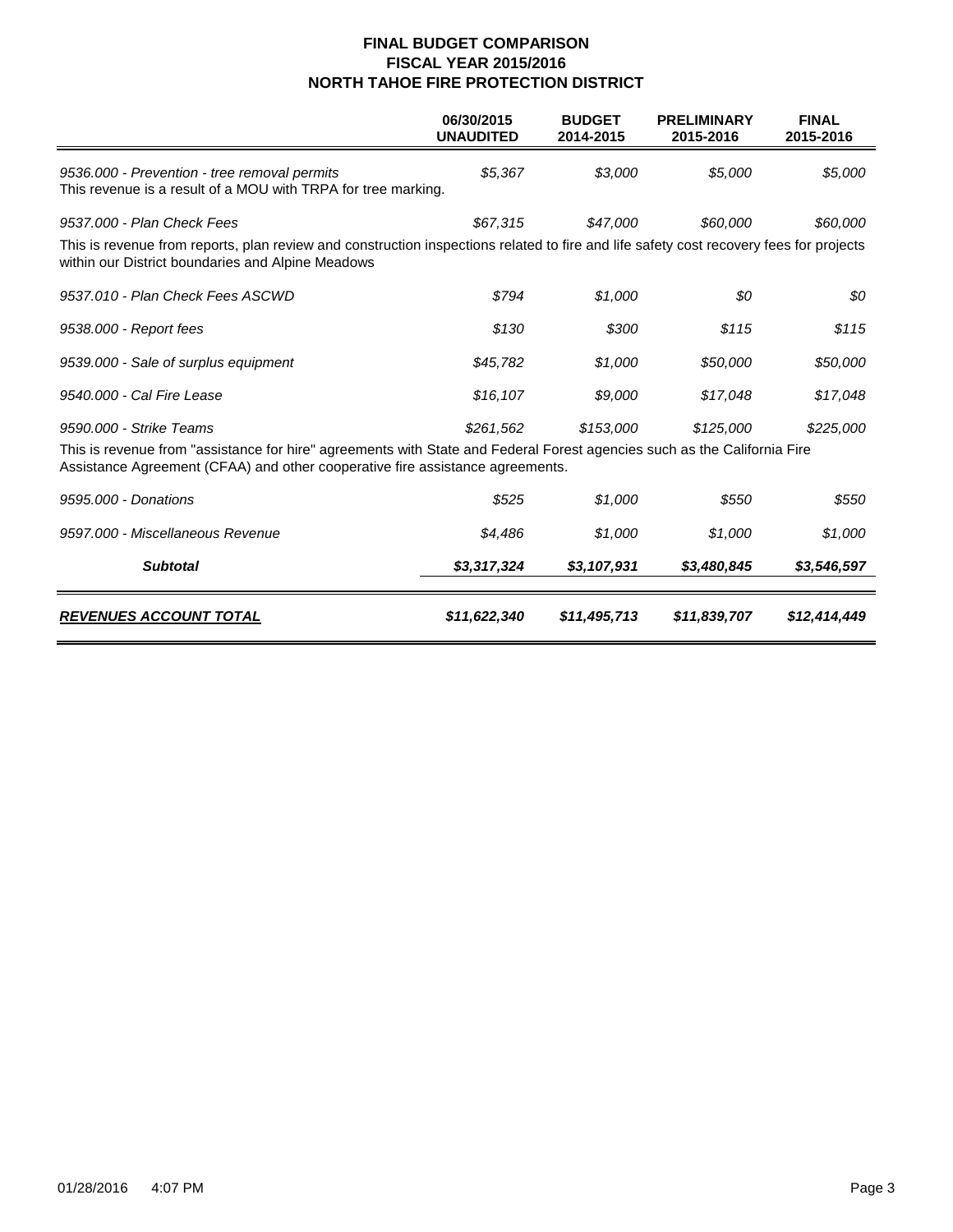|                                                                                                                                                                                               | 06/30/2015<br><b>UNAUDITED</b> | <b>BUDGET</b><br>2014-2015                                            | <b>PRELIMINARY</b><br>2015-2016                                                  | <b>FINAL</b><br>2015-2016                                                       |
|-----------------------------------------------------------------------------------------------------------------------------------------------------------------------------------------------|--------------------------------|-----------------------------------------------------------------------|----------------------------------------------------------------------------------|---------------------------------------------------------------------------------|
|                                                                                                                                                                                               | <b>EXPENSES</b>                |                                                                       |                                                                                  |                                                                                 |
| <b>PERSONNEL COSTS</b><br><b>7010.000 SALARIES FULL TIME</b>                                                                                                                                  |                                |                                                                       |                                                                                  |                                                                                 |
| <b>SHIFT EMPLOYEES</b><br>3 Battalion Chiefs<br>9 Captains<br>25 ALS Firefighters + 5 BLS Firefighters                                                                                        |                                | \$427,327<br>\$992,685<br>\$2,473,998                                 | \$438,381<br>\$1,006,508<br>\$2,389,185                                          | \$443,808<br>\$1,007,645<br>\$2,444,494                                         |
| Subtotal                                                                                                                                                                                      |                                | \$3,894,010                                                           | \$3,834,074                                                                      | \$3,895,947                                                                     |
| <u>40-HOUR EMPLOYEES</u><br>1 Chief<br>1 Assistant Chief<br>2 Division Chiefs<br>3 Administrative personnel<br>2 Fire Prevention personnel<br>1 Asst. Mechanic / Mechanic I<br>1 Mechanic III |                                | \$134,930<br>\$0<br>\$254,698<br>\$214,581<br>\$0<br>\$0<br>\$104,073 | \$148,607<br>\$0<br>\$251,576<br>\$208,600<br>\$102,200<br>\$60,549<br>\$101,629 | \$150,374<br>\$0<br>\$258,211<br>\$209,830<br>\$85,000<br>\$73,599<br>\$102,835 |
| Subtotal                                                                                                                                                                                      |                                | \$708,282                                                             | \$873,161                                                                        | \$879,849                                                                       |
| Vacation payout - all personnel                                                                                                                                                               |                                | \$40,000                                                              | \$40,000                                                                         | \$40,000                                                                        |
| <b>7010.000 SALARIES FULL TIME ACCOUNT TOTAL</b>                                                                                                                                              | \$4,143,983                    | \$4,642,292                                                           | \$4,747,235                                                                      | \$4,815,796                                                                     |

Full time salaries account for both line staff and 40-hour employees. This account also funds vacation and CTO pay-out for employees exceeding maximum accrual or leaving District service.

Changes from last year include adding 2 full time Fire Prevention personnel and 1 full time Mechanic.

A cost of living adjustment of 2.4% has been included for this fiscal year as well as a 2% wage adjustment for all Tier III employees.

| <b>FULL-TIME OVERTIME</b>               |           |           |           |           |
|-----------------------------------------|-----------|-----------|-----------|-----------|
| 7020.000 - Alarms & min/base staffing   | \$736.970 | \$470.000 | \$650,000 | \$656.000 |
| 7030.000 - Training                     | \$6,135   | \$20.000  | \$10.000  | \$10.000  |
| 7040.000 - Optional & Assigned Duties   | 80        | \$1.000   | 80        | SO.       |
| 7045.000 - Working out of class BC/Capt | \$10.503  | \$25,000  | \$10.000  | \$15.000  |
| 7050.000 - BC staff assignments         | \$137.545 | \$90.000  | \$125,000 | \$125,000 |
| <b>FULL-TIME OVERTIME TOTAL</b>         | \$891,153 | \$606,000 | \$795,000 | \$806,000 |

Overtime is divided into broad categories. The single highest cost results from meeting minimum contractual and elevated base level daily staffing. Other categories that are tracked include training and working out of class for the positions of Captain and Battalion Chief.

| <b>SALARIES PART-TIME</b>       |           |           |           |           |
|---------------------------------|-----------|-----------|-----------|-----------|
| 7120.000 - Alarms & Coverage    | \$28.349  | \$85,800  | \$30.000  | \$30.000  |
| 7160.000 - Facilities           | \$30.805  | \$45.000  | \$30.000  | \$30.000  |
| 7170.000 - Fire Prevention      | \$63.127  | \$112.640 | 80        | \$8.000   |
| 7172.000 - PIO                  | \$33.292  | \$40.040  | \$33,000  | \$33.000  |
| 7180.000 - Fleet Maintenance    | \$25.535  | \$19,200  | \$25,000  | \$25.000  |
| <b>SALARIES PART-TIME TOTAL</b> | \$181,108 | \$302,680 | \$118,000 | \$126,000 |

Part-time salaries primarily fund shift coverage. With the addition of more full time positions, the District has eliminated it's apprentice program and reduced the remining personnel to supplemental staffing.

Other part-time funds include: 1 facility maintenance personnel and 1 apparatus maintenance personnel.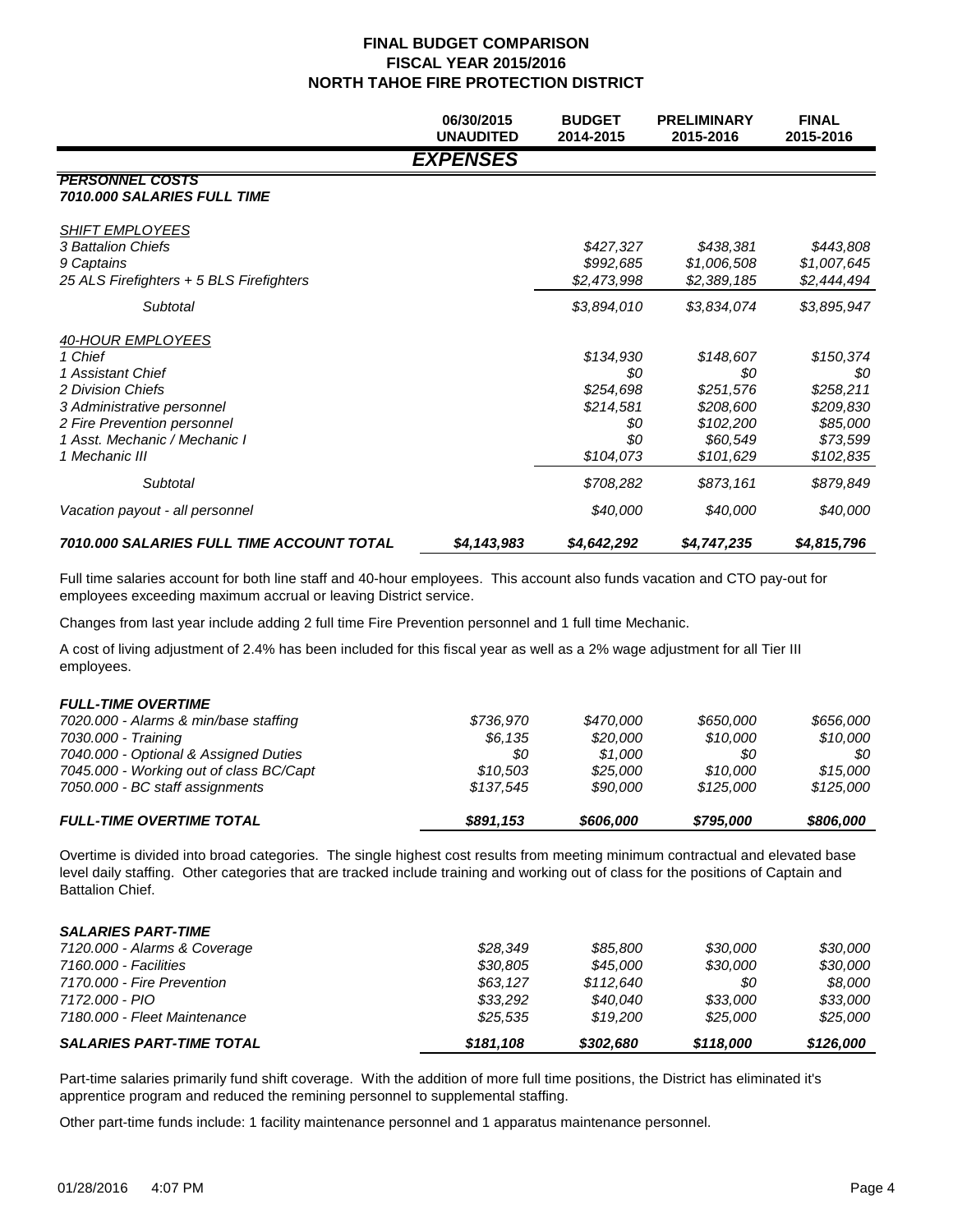|                                                                                                                                                           | 06/30/2015<br><b>UNAUDITED</b> | <b>BUDGET</b><br>2014-2015 | <b>PRELIMINARY</b><br>2015-2016 | <b>FINAL</b><br>2015-2016 |
|-----------------------------------------------------------------------------------------------------------------------------------------------------------|--------------------------------|----------------------------|---------------------------------|---------------------------|
| District has outsourced it's residential chipping program and all remaing personnel wages are covered in Fire Prevention.                                 |                                |                            |                                 |                           |
| 7199.000 SALARIES ADJUSTMENTS                                                                                                                             |                                |                            |                                 |                           |
| 7199.010 - Strike Team wages                                                                                                                              | $-$164.841$                    | $-$100,000$                | $-$ \$86,000                    | -\$150,000                |
|                                                                                                                                                           | -\$164,841                     | $-$100,000$                | -\$86,000                       | $-$150,000$               |
| Strike Team wages account for personnel wages incurred when line staff are sent on out of area fire assignments. We are<br>reimbursed for these expenses. |                                |                            |                                 |                           |
| <b>7201.000 PUBLIC EMPLOYEES RETIREMENT SYSTEM</b>                                                                                                        |                                |                            |                                 |                           |
| Safety Employees (Tier I)                                                                                                                                 |                                | \$1,323,093                | \$1,061,621                     | \$1,382,607               |
| Safety Employees (Tier II)                                                                                                                                |                                | \$201,406                  | \$218,323                       | \$211,042                 |
| Safety Employees (Tier III)                                                                                                                               |                                | \$63,675                   | \$99,800                        | \$82,389                  |
| Miscellaneous Employees (Tier I)                                                                                                                          |                                | \$67,750                   | \$47,427                        | \$81,037                  |
| Miscellaneous Employee (Tier II)                                                                                                                          |                                | \$10,653                   | \$31,998                        | \$20,850                  |
| Miscellaneous Employee (Tier III)                                                                                                                         |                                | \$0                        | \$3,200                         | \$2,694                   |
| PTP PERS safety members (Tier I)                                                                                                                          |                                | \$7,734                    | 80                              | \$0                       |
| PTP PERS safety members (Tier III)                                                                                                                        |                                | \$1,700                    | \$0                             | \$0                       |
| PTP PERS miscellaneous (Tier I)                                                                                                                           |                                | \$13,380                   | \$11,000                        | \$5,000                   |
| PTP PERS miscellaneous (Tier III)                                                                                                                         |                                | \$5,720                    | 80                              | \$5,000                   |
| <b>PERS ACCOUNT TOTAL</b>                                                                                                                                 | \$1,516,065                    | \$1,695,111                | \$1,473,369                     | \$1,790,619               |
| <b>TOTAL SALARIES AND WAGES</b>                                                                                                                           | \$6,567,468                    | \$7,146,083                | \$7,047,604                     | \$7,388,415               |

Contribution rates for Tier I Safety employees for fiscal year 2015/2016 are 18.89%. Effective calendar year 2015, Tier I employees will pay 11% of the PERS contribution which includes 2% of the employers contribution..

Contribution rates for Tier II Safety employees for fiscal year 2015/2016 are 16.712%. Effective calendary year 2016, Tier I employees will pay 11% of the PERS contribution which includes 2% of the employers contribution.

Contribution rates for Tier III Safety employees for fiscal year 2015/2016 and 2013/2014 are 11.153%. Tier III employees pay 11.5% of the PERS contribution.

Contribution rates for Tier I Miscellaneous employees for fiscal year 2015/2016 are 13.064%. Effective 2014, Tier II employees pay 8% of the PERS contribution.

Contribution rates for Tier II Miscellaneous employees for fiscal year 2015/2016 are 12.055%. Effective 2014, Tier II employees pay 8% of their PERS contribution.

Contribution rates for Tier III Miscellaneous employees for fiscal year 2015/2016 are 6.237%. Tier III employees pay 6.25% of the PERS contribution.

Beginning fiscal year 2015/2016 PERS bills the District directly for the cost of the side fund. These costs are no longer included in the Employer's contribution but billed separately. For Safety Personnel the annual cost of the side fund is \$904,488 and Miscellaneous personnel the cost is \$61.918.

The District's guaranteed benefit retirement program with Cal PERS includes part-time employees that have met the PERS participation requirements.

Part time employees who are eligible for PERS pay a protion of the PERS contribution in the same manner as full time employees.

| 80        |
|-----------|
| \$800.000 |
| \$127.000 |
| \$70.560  |
| \$68,000  |
| \$12,000  |
|           |

*GROUP INSURANCE*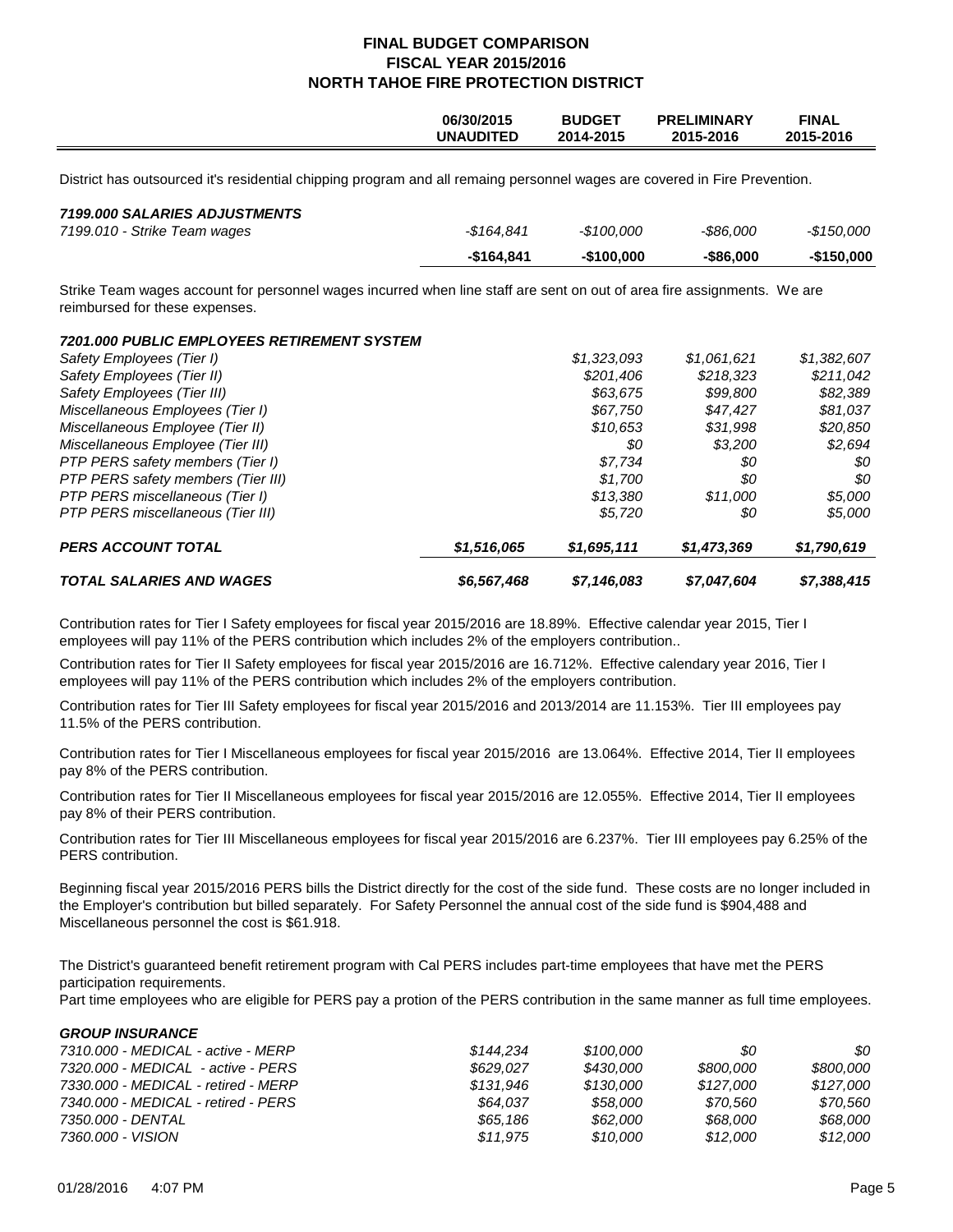|                                           | 06/30/2015<br><b>UNAUDITED</b> | <b>BUDGET</b><br>2014-2015 | <b>PRELIMINARY</b><br>2015-2016 | <b>FINAL</b><br>2015-2016 |
|-------------------------------------------|--------------------------------|----------------------------|---------------------------------|---------------------------|
| 7370.000 - EMPLOYEE ASSISTANCE PROGRAM    | \$3.413                        | \$3.100                    | \$3.700                         | \$3,700                   |
| 7380.000 - LIFE, AD&D & LTD               | \$13.346                       | \$14,400                   | \$17.000                        | \$17,000                  |
| 7390.000 - Workers Compensation Insurance | \$273.766                      | \$340.000                  | \$300,000                       | \$300,000                 |
| <b>GROUP INSURANCE TOTAL</b>              | \$1,336,930                    | \$1,147,500                | \$1,398,260                     | \$1,398,260               |

Medical insurance is fully paid for full-time employees and their families. Partial payments are also made for retirees and eligible dependants. This budget category also accounts for dental and vision coverage, the employee assistance program, life, accidental death and long-term care insurance.

Medical insurance premiums have increased approximately 5%. Vision insurance premiums have increased approximately 5%. Dental and Life, AD&D & LTD insurance premiums are estimated to increase approximately 5%.

Workers compensation is also funded under this budget category at a rate of \$8.22 per \$100 for Safety personnel and a rate of \$4.70 per \$100 for Miscellaneous personnel.

| 7400.000 PAYROLL TAX LIABILITY<br>State Unemployment Insurance<br><b>FICA</b>                                                 |           | \$12.040<br>\$67,313 | \$18.060<br>\$87.734 | \$18,060<br>\$89,091 |
|-------------------------------------------------------------------------------------------------------------------------------|-----------|----------------------|----------------------|----------------------|
| <b>PAYROLL TAX LIABILITY TOTAL</b><br>This category funds the Medicare portion of Social Security and unemployment insurance. | \$108,721 | \$79.353             | \$105,794            | \$107,151            |
| <b>GASB 45 COMPLIANCE PLAN</b><br>7500.000 - GASB 45 compliance plan                                                          | \$10,000  | \$10.000             | \$10.000             | \$10.000             |
|                                                                                                                               |           |                      |                      |                      |

#### *GASB 45 COMPLIANCE PLAN TOTAL*

This category represents the District's phased funding of the GASB 45 Compliance Plan. The District has joined the CERBT trust and began funding this liability in fiscal year 2010/2011 and performs a valuation of its Retiree Health Liability every 2 years. As of June 30 2013, the unfunded liability is estimated to be \$5,999,600. This liability represents the amount the District would have to pay should all employees of the District retire and continue health insurance throught the District's medical plan.

It should be noted that the District is unable to fully fund the OPEB liability at this time; this liability is reported annually in the audited financial statements.

| TOTAL PERSONNEL SALARIES AND BENEFITS | \$8,023,119 | \$8,382,936 | \$8.561.658 | \$8,903,826 |
|---------------------------------------|-------------|-------------|-------------|-------------|
|                                       |             |             |             |             |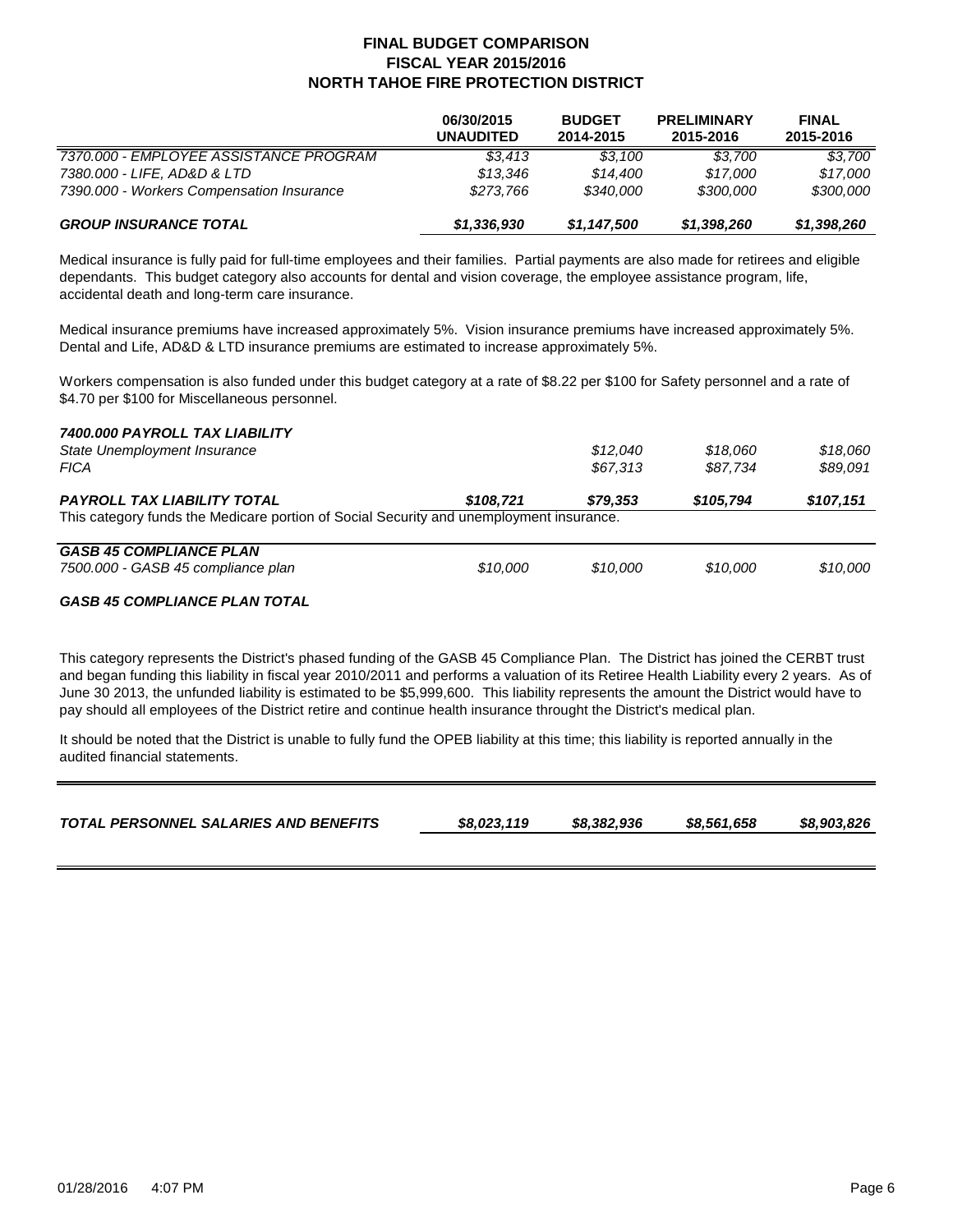|                                                   | 06/30/2015<br><b>UNAUDITED</b> | <b>BUDGET</b><br>2014-2015 | <b>PRELIMINARY</b><br>2015-2016 | <b>FINAL</b><br>2015-2016 |
|---------------------------------------------------|--------------------------------|----------------------------|---------------------------------|---------------------------|
| <b>SERVICES &amp; SUPPLIES</b>                    |                                |                            |                                 |                           |
| <b>CLOTHING</b>                                   |                                |                            |                                 |                           |
| 8011.000 - Uniform allowance, full time employees | \$30,741                       | \$24,800                   | \$27,900                        | \$27,900                  |
| 8012.000 - Badges, patches, car plates            | \$5,018                        | \$3.000                    | \$3.000                         | \$3.000                   |
| 8013.000 - Safety boots, jackets, repairs         | \$8.360                        | \$6,000                    | \$6.000                         | \$6,000                   |
| 8014.000 - PTP uniforms                           | \$1.453                        | \$4,500                    | \$2,500                         | \$2,500                   |
| 8015.000 - Class A uniforms                       | \$12.171                       | \$4,500                    | \$7.500                         | \$7,500                   |
| 8016.000 - Snow pants & gloves                    | \$1,755                        | \$1,000                    | \$2,000                         | \$2,000                   |
| <b>CLOTHING TOTAL</b>                             | \$59,498                       | \$43,800                   | \$48,900                        | \$48,900                  |

This account covers the \$750 per employee uniform allowance for full-time employees and other uniform requirements not a part of another program.

| <b>SAFETY CLOTHING - STRUCTURE</b>       |          |          |          |          |
|------------------------------------------|----------|----------|----------|----------|
| 8021.000 - Helmets                       | \$3.844  | \$2.800  | \$2.800  | \$2.800  |
| 8022.000 - Turnouts                      | \$25,531 | \$20,000 | \$33,600 | \$33,600 |
| 8023.000 - Turnout boots                 | \$2.191  | \$1.500  | \$1.500  | \$1.500  |
| 8024.000 - Gloves                        | \$2.794  | \$2.200  | \$3.200  | \$3.200  |
| 8025.000 - Hoods, suspenders, shields    | \$2.015  | \$1,350  | \$2.500  | \$2,500  |
| 8026.000 - Flashlights                   | \$1.681  | \$1,800  | \$500    | \$500    |
| 8028.000 - Repairs                       | \$2.431  | \$3,000  | \$3.000  | \$3,000  |
| <b>SAFETY CLOTHING - STRUCTURE TOTAL</b> | \$40.487 | \$32,650 | \$47,100 | \$47.100 |

These accounts cover expenses related to personal protective equipment (PPE) for all emergencies except vegetation fires. The District has been on a 10 year replacement program for turn-outs with PBI and Kevlar material.

| <b>SAFETY CLOTHING - WILDLAND</b>       |          |          |          |          |
|-----------------------------------------|----------|----------|----------|----------|
| 8033.000 - Shirts, pants                | \$5.854  | \$8,000  | \$9.000  | \$9.000  |
| 8034.000 - Shelters                     | \$1.080  | 80       | \$1,000  | \$1.000  |
| 8035.000 - Gloves, hose packs, chaps    | \$3.084  | \$1,000  | \$3,700  | \$3,700  |
| 8036.000 - Web gear                     | \$596    | \$500    | \$1.500  | \$1.500  |
| 8037.000 - Helmets                      | \$545    | \$500    | \$1.000  | \$1,000  |
| 8038.000 - Water/Meals                  | \$1.940  | \$2.200  | \$2.500  | \$2,500  |
| 8039.000 - Pack test                    | 80       | 80       | 80       | \$2,500  |
| <b>SAFETY CLOTHING - WILDLAND TOTAL</b> | \$13,099 | \$12,200 | \$18,700 | \$21,200 |

This account funds PPE for wildland fires and ensures adequate inventories are available to replace damaged or worn out items and to outfit new employees.

| <b>COMMUNICATIONS</b>                             |          |          |          |          |
|---------------------------------------------------|----------|----------|----------|----------|
| 8043.000 - Radio Repair                           | \$8.310  | \$14.000 | \$14.000 | \$14,000 |
| 8044.000 - New /replacement radio/pager equipment | \$9.261  | \$8,000  | \$15,000 | \$15,000 |
| 8045.000 - Radio/pager batteries                  | \$1,038  | \$4.000  | \$5.500  | \$5,500  |
| 8046.000 - Radio software updates                 | 80       | \$500    | \$500    | \$500    |
| 8047.000 - Pager/Sat Phone service                | \$166    | \$250    | \$250    | \$250    |
| 8048.000 - Cell phone service                     | \$28.501 | \$22,500 | \$28.800 | \$28,800 |
| 8048.010 - Cell phone equip & supplies            | \$1.420  | \$2,000  | \$2.000  | \$2,000  |
| 8049.000 - Radio reprogramming                    | 80       | \$500    | 80       | 80       |
| 8049.020 - Radio licenses                         | \$0      | \$500    | \$500    | \$500    |
| <b>COMMUNICATIONS TOTAL</b>                       | \$48,696 | \$52,250 | \$66,550 | \$66,550 |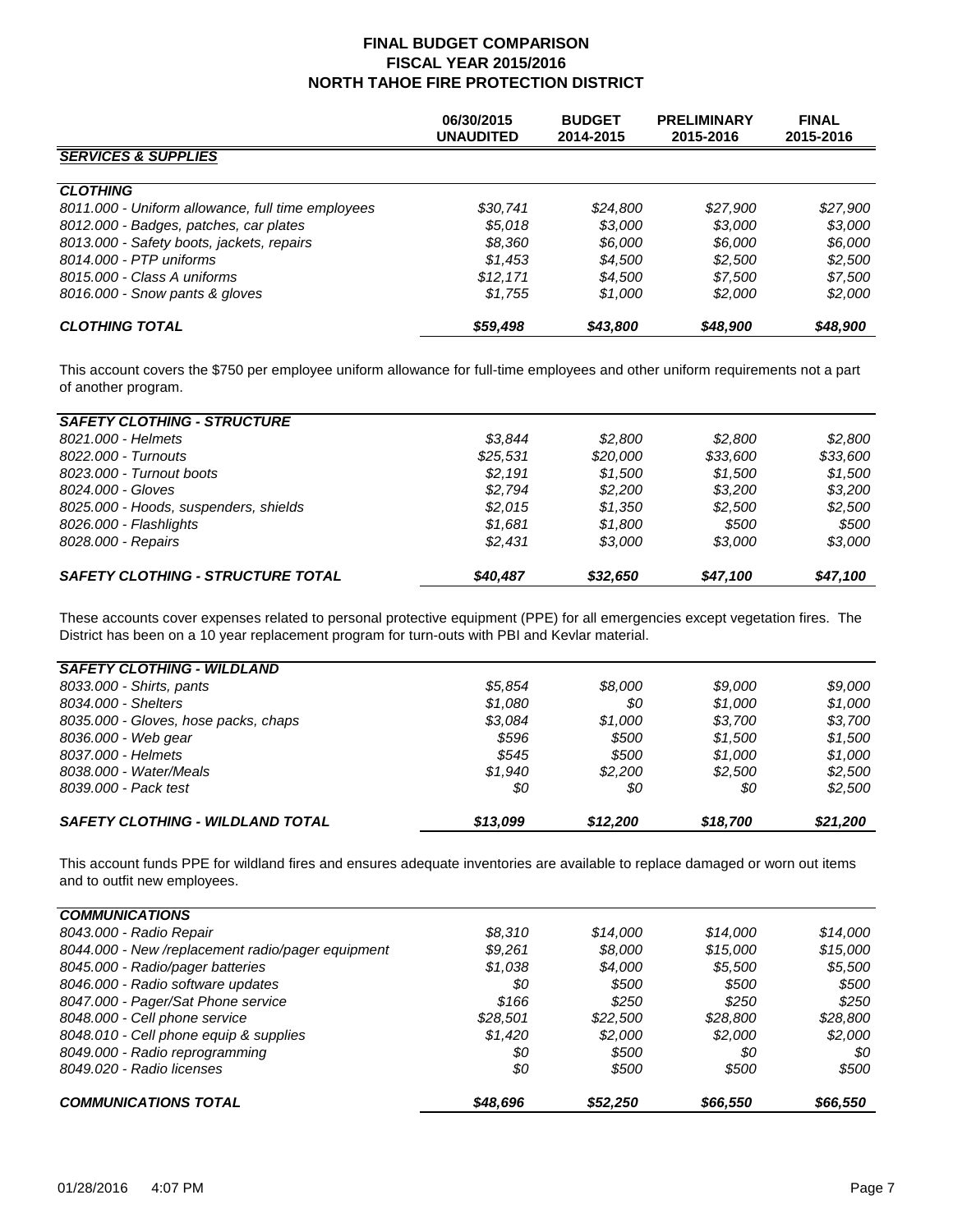|                                                                                                                                                                                                                | 06/30/2015<br><b>UNAUDITED</b> | <b>BUDGET</b><br>2014-2015 | <b>PRELIMINARY</b><br>2015-2016 | <b>FINAL</b><br>2015-2016 |
|----------------------------------------------------------------------------------------------------------------------------------------------------------------------------------------------------------------|--------------------------------|----------------------------|---------------------------------|---------------------------|
| These accounts fund a contract for radio repair and the cost of cell phone / service / equipment / supplies, sat-phone and radio<br>pagers. Hands free equipment is included for cell phone usage in vehicles. |                                |                            |                                 |                           |
| <b>COMPUTER SYSTEMS</b>                                                                                                                                                                                        |                                |                            |                                 |                           |
| 8051.000 - Hardware                                                                                                                                                                                            |                                |                            |                                 |                           |
| 8051.010 back up work stations/printers                                                                                                                                                                        | \$6,113                        | \$6,000                    | \$6,000                         | \$10,000                  |
| 8051.012 Mobile Equipment (MDT)                                                                                                                                                                                | \$515                          | \$2,400                    | \$0                             | \$6,000                   |
| 8051.013 I-Pads                                                                                                                                                                                                | \$0                            | \$0                        | \$0                             | \$0                       |
| 8051.014 Printers                                                                                                                                                                                              | \$1,000                        | \$1,000                    | \$800                           | \$800                     |
| 8051.030 Web site hosting                                                                                                                                                                                      | \$299                          | \$400                      | \$1,000                         | \$1,000                   |
| 8051.040 cables, keyboards, mouse, hardware                                                                                                                                                                    | \$244                          | \$1,500                    | \$250                           | \$250                     |
| 8051.050 UPS batteries and replacement                                                                                                                                                                         | \$0                            | \$300                      | \$300                           | \$300                     |
| 8051.070 Routers and Switches                                                                                                                                                                                  | \$0                            | \$500                      | \$0                             | \$250                     |
| 8051.075 Monitors                                                                                                                                                                                              | \$0                            | \$1,000                    | \$500                           | \$500                     |
| <b>Hardware Total</b>                                                                                                                                                                                          | \$8,171                        | \$13,100                   | \$8,850                         | \$19,100                  |
| 8052.000 - Software                                                                                                                                                                                            |                                |                            |                                 |                           |
| 8052.010 Licenses for Microsoft & Firewalls                                                                                                                                                                    | \$0                            | \$500                      | \$0                             | \$0                       |
| 8052.015 Office 365                                                                                                                                                                                            | \$2,999                        | \$3,000                    | \$3,120                         | \$3,120                   |
| 8052.030 Cougar Mountain                                                                                                                                                                                       | \$990                          | \$1,500                    | \$1,700                         | \$2,000                   |
| 8052.040 Code 42 Software                                                                                                                                                                                      | \$270                          | \$240                      | \$240                           | \$240                     |
| 8052.050 Domain License                                                                                                                                                                                        | \$0                            | \$300                      | \$0                             | \$2,000                   |
| 8052.070 Fire House 3/1 to 3/1                                                                                                                                                                                 | \$3,210                        | \$1,600                    | \$1,710                         | \$1,710                   |
| 8052.073 Firehouse Inspector                                                                                                                                                                                   | \$300                          | \$300                      | \$300                           | \$300                     |
| 8052.075 Firehouse Net (cloud)                                                                                                                                                                                 | \$0                            | \$2,832                    | \$0                             | \$0                       |
| 8052.077 CAD Interface                                                                                                                                                                                         | \$5,100                        | \$2,800                    | \$5,100                         | \$5,100                   |
| 8052.079 RCM software for Utility                                                                                                                                                                              | \$0                            | \$0                        | \$1,000                         | \$1,000                   |
| 8052.080 AVG anti Virus                                                                                                                                                                                        | \$0                            | \$700                      | \$0                             | \$0                       |
| 8052.082 AVG Managed Workplace                                                                                                                                                                                 | \$0                            | \$0                        | \$9,000                         | \$9,000                   |
| 8052.084 Infinitely Virtual (server/data)                                                                                                                                                                      | \$0                            | \$0                        | \$14,000                        | \$14,000                  |
| 8052.086 ARCGIS / ARCPAD GIS                                                                                                                                                                                   | \$0                            | \$0                        | \$2,200                         | \$2,200                   |
| 8052.088 TRIMBLE JUNO GIS                                                                                                                                                                                      | \$0                            | \$0                        | \$5,500                         | \$5,500                   |
| 8052.090 Staffing Program                                                                                                                                                                                      | \$3.095                        | \$3,000                    | \$6,000                         | \$6,000                   |
| 8052.100 Lexipol Subscription                                                                                                                                                                                  | \$4,900                        | \$5,000                    | \$5,000                         | \$4,900                   |
| <b>Software Total</b>                                                                                                                                                                                          | \$20,864                       | \$21,772                   | \$54,870                        | \$57,070                  |
| 8053.010 - System maintenance                                                                                                                                                                                  | \$42,931                       | \$36,000                   | \$42,000                        | \$42,000                  |
| <b>COMPUTER SYSTEMS TOTAL</b>                                                                                                                                                                                  | \$71,966                       | \$70,872                   | \$105,720                       | \$118,170                 |

These accounta are broken down into hardware, software and contractual maintenance. Notable in this budget is the District's continued efforts to update and maintain software programs. Computer system maintenance contains the contract with an outside vendor.

| <b>HOUSEHOLD EXPENSES</b>                                        |          |          |          |                     |
|------------------------------------------------------------------|----------|----------|----------|---------------------|
| 8061.000 - Station supplies                                      | \$9,243  | \$8.000  | \$8,000  | \$8,000             |
| 8061.010 - Janitoral supplies<br><b>HOUSEHOLD EXPENSES TOTAL</b> | \$4,195  | \$3,000  | \$4,000  | \$4,000<br>\$12,000 |
|                                                                  | \$13,438 | \$11,000 | \$12,000 |                     |
| This account pays for station supplies at six locations.         |          |          |          |                     |
| <b>FIRE EXTINGUISHERS</b>                                        |          |          |          |                     |
| 8071.000 - Service                                               | \$3,400  | \$2,500  | \$2,500  | \$2,500             |
| 8072.000 - Replacement                                           | \$64     | \$1.000  | \$1.000  | \$1,000             |
| <b>FIRE EXTINGUISHERS TOTAL</b>                                  | \$3,464  | \$3,500  | \$3,500  | \$3,500             |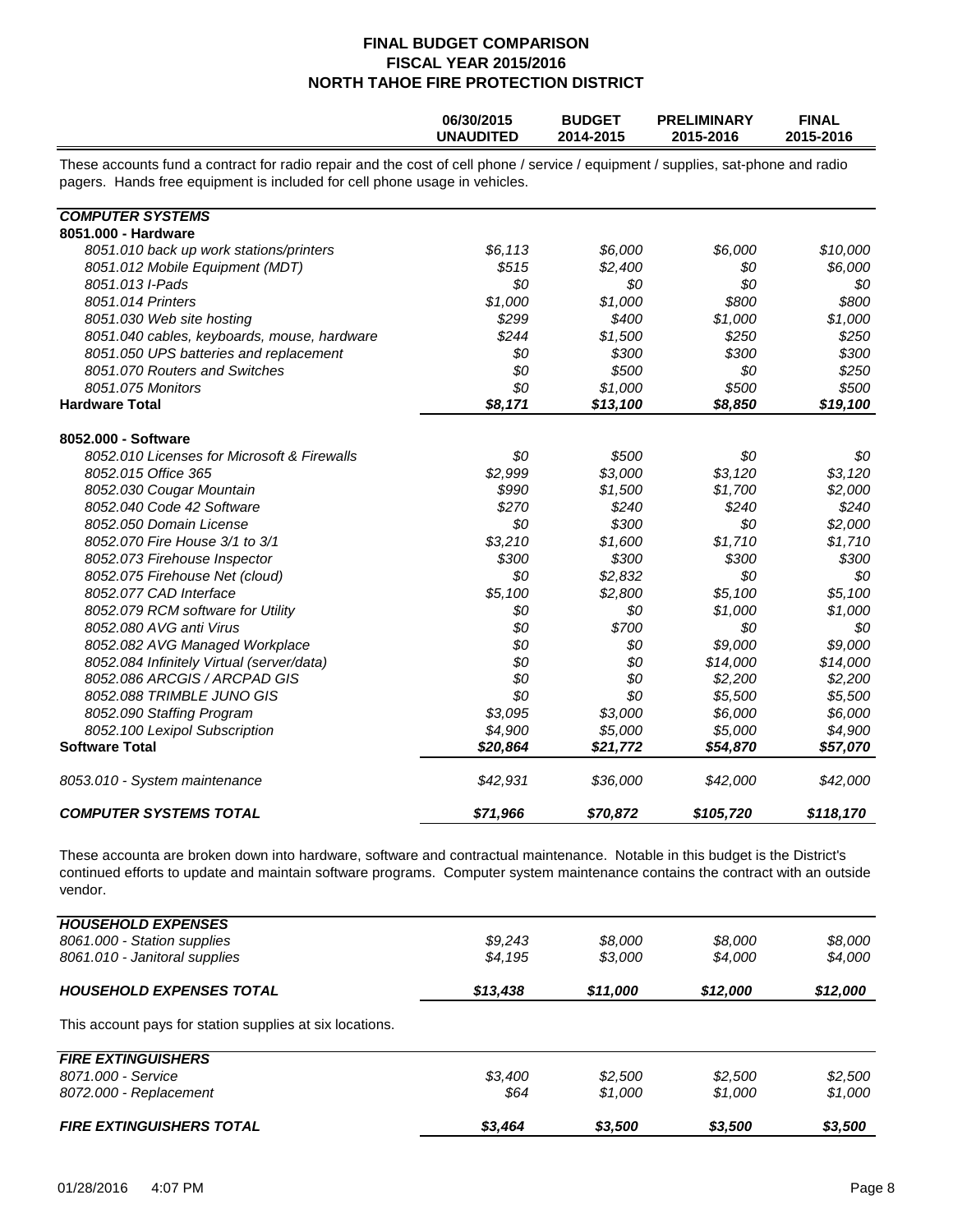|          |                                                                                             | 06/30/2015<br><b>UNAUDITED</b> | <b>BUDGET</b><br>2014-2015 | <b>PRELIMINARY</b><br>2015-2016 | <b>FINAL</b><br>2015-2016 |
|----------|---------------------------------------------------------------------------------------------|--------------------------------|----------------------------|---------------------------------|---------------------------|
|          | 8077.000 - GENERAL LIABILITY INSURANCE                                                      | \$72,338                       | \$73,000                   | \$80,000                        | \$80,000                  |
|          | This is an estimate of the cost of the general liability insurance policy for the District. |                                |                            |                                 |                           |
|          | <b>APPARATUS MAINTENANCE</b>                                                                |                                |                            |                                 |                           |
| 8081.016 | 1985 Seagraves I                                                                            | \$1,971                        | \$14,000                   | \$14,000                        | \$14,000                  |
| 8081.022 | 1922 Seagraves I                                                                            | \$156                          | \$2,200                    | \$3,500                         | \$3,500                   |
| 8081.033 | 1990 Seagraves I                                                                            | \$2,536                        | \$5,500                    | \$11,000                        | \$11,000                  |
| 8081.041 | 1986 Grumman I                                                                              | \$7,575                        | \$5,000                    | \$0                             | \$0                       |
| 8081.045 | 1992 International III                                                                      | \$739                          | \$5,500                    | \$5,500                         | \$5,500                   |
| 8081.051 | 1994 Seagraves I                                                                            | \$4,599                        | \$12,000                   | \$0                             | \$0                       |
| 8081.052 | 1971 John Deere loader                                                                      | \$0                            | \$2,500                    | \$3,000                         | \$3,000                   |
| 8081.056 | 1995 Chevy Tahoe P-5                                                                        | \$1,769                        | \$3,000                    | \$1,000                         | \$1,000                   |
| 8081.058 | 1997 Ford F-250 Mech                                                                        | \$656                          | \$3,500                    | \$3,500                         | \$3,500                   |
| 8081.060 | 1999 Ford F-250 STL                                                                         | \$2,629                        | \$4,000                    | \$4,000                         | \$4,000                   |
| 8081.065 | 2007 International III                                                                      | \$2,494                        | \$6,000                    | \$6,000                         | \$6,000                   |
| 8081.067 | 2001 Ford Expedition Stn 52                                                                 | \$4,702                        | \$3,000                    | \$3,000                         | \$3,000                   |
| 8081.071 | 2003 Spartan Pumper I                                                                       | \$8,401                        | \$12,500                   | \$12,500                        | \$12,500                  |
| 8081.072 | 2004 Ford Braun ambu                                                                        | \$98                           | \$1,100                    | \$0                             | \$0                       |
| 8081.074 | 2004 Ford Braun ambu                                                                        | \$4,137                        | \$4,500                    | \$0                             | \$0                       |
| 8081.075 | 2004 Kenworth watertender                                                                   | \$1,024                        | \$8,000                    | \$8,000                         | \$8,000                   |
| 8081.076 | 2005 Ford Braun ambu                                                                        | \$5,978                        | \$8,000                    | \$0                             | \$0                       |
| 8081.077 | 1997 International II- E56                                                                  | \$1,499                        | \$7,000                    | \$7,000                         | \$7,000                   |
| 8081.078 | 2008 Ford F250 502                                                                          | \$4,536                        | \$4,500                    | \$4,500                         | \$4,500                   |
| 8081.079 | 2008 Ford Braun ambu                                                                        | \$2                            | \$5,000                    | \$0                             | \$0                       |
| 8081.080 | 2008 Ford F-150 Stn51                                                                       | \$3,040                        | \$4,000                    | \$4,000                         | \$4,000                   |
| 8081.081 | 2008 Ford F-150 Stn52                                                                       | \$3,185                        | \$4,000                    | \$4,000                         | \$4,000                   |
| 8081.083 | 2006 Bauer air trailer                                                                      | \$553                          | \$2,000                    | \$2,000                         | \$2,000                   |
| 8081.084 | 2005 DCA70 CAT gen Stn51                                                                    | \$150                          | \$1,800                    | \$1,800                         | \$1,800                   |
| 8081.085 | 2009 Ford Expedition LX B-5                                                                 | \$2,940                        | \$3,500                    | \$4,000                         | \$4,000                   |
| 8081.086 | 2009 Ford Expedition 500                                                                    | \$1,697                        | \$4,000                    | \$4,000                         | \$4,000                   |
| 8081.087 | 2010 Ford Braun ambu                                                                        | \$4,101                        | \$4,200                    | \$15,000                        | \$15,000                  |
| 8081.088 | 2011 Mechanic vehicle                                                                       | \$1,185                        | \$4,500                    | \$4,500                         | \$4,500                   |
| 8081.089 | 2011 Ford F-350 Ambulance                                                                   | \$146                          | \$3,100                    | \$3,100                         | \$3,100                   |
| 8081.090 | 2012 Ford Braun Ambulance                                                                   | \$1,952                        | \$3,000                    | \$3,000                         | \$3,000                   |
| 8081.091 | 2014 Ford Braun Ambulance                                                                   | \$140                          | \$3,000                    | \$3,000                         | \$3,000                   |
| 8081.092 | 2015 Type I Engine KME                                                                      | \$912                          | \$0                        | \$13,000                        | \$13,000                  |
| 8081.093 | 2015 Type I Engine KME                                                                      | \$940                          | \$0                        | \$13,000                        | \$13,000                  |
| 8081.094 | 2015 Dodge Braun Ambulance                                                                  | \$1,311                        | \$0                        | \$3,500                         | \$3,500                   |
| 8081.095 | 2016 Dodge Braun Ambulance                                                                  | \$0                            | \$0                        | \$5,000                         | \$5,000                   |
| 8081.096 | 20XX Admin utility                                                                          | \$0                            | \$0                        | \$0                             | \$3,000                   |
| 8081.097 | 20XX Ford Utility                                                                           | \$0                            | \$0                        | \$0                             | \$5,000                   |
| 8081.098 | 20XX Ford Utility                                                                           | \$0                            | \$0                        | \$0                             | \$5,000                   |
| 8081.200 | 2002 Bandit chipper                                                                         | \$845                          | \$2,000                    | \$2,000                         | \$2,000                   |
| 8081.203 | 2004 Arrow trailer                                                                          | \$0                            | \$1,000                    | \$1,000                         | \$1,000                   |
| 8081.204 | 2006 Ford F450                                                                              | \$150                          | \$3,500                    | \$3,500                         | \$3,500                   |
| 8081.205 | 2006 Carson chip trailer                                                                    | \$0                            | \$1,000                    | \$1,000                         | \$1,000                   |
| 8081.206 | 2001 Chevy Flat Bed                                                                         | \$95                           | \$0                        | \$0                             | \$0                       |
| 8081.207 | 2001 Ford F350                                                                              | \$325                          | \$3,400                    | \$3,400                         | \$3,400                   |
| 8081.208 | 2008 Ford F-450                                                                             | \$2,867                        | \$3,500                    | \$3,500                         | \$3,500                   |
| 8081.209 | 1999 Ford F-150 STN53                                                                       | \$1,160                        | \$3,000                    | \$3,000                         | \$3,000                   |
| 8081.210 | 1999 Ford F-150 Prevent                                                                     | \$206                          | \$3,000                    | \$3,000                         | \$3,000                   |
| 8081.212 | 2003 Chevy Tahoe                                                                            | \$1,255                        | \$4,000                    | \$4,000                         | \$4,000                   |
| 8081.213 | 2008 Bandit chipper                                                                         | \$229                          | \$1,800                    | \$1,800                         | \$1,800                   |
| 8081.214 | 1999 Ford F-150 Prevent                                                                     | \$1,003                        | \$3,100                    | \$3,100                         | \$3,100                   |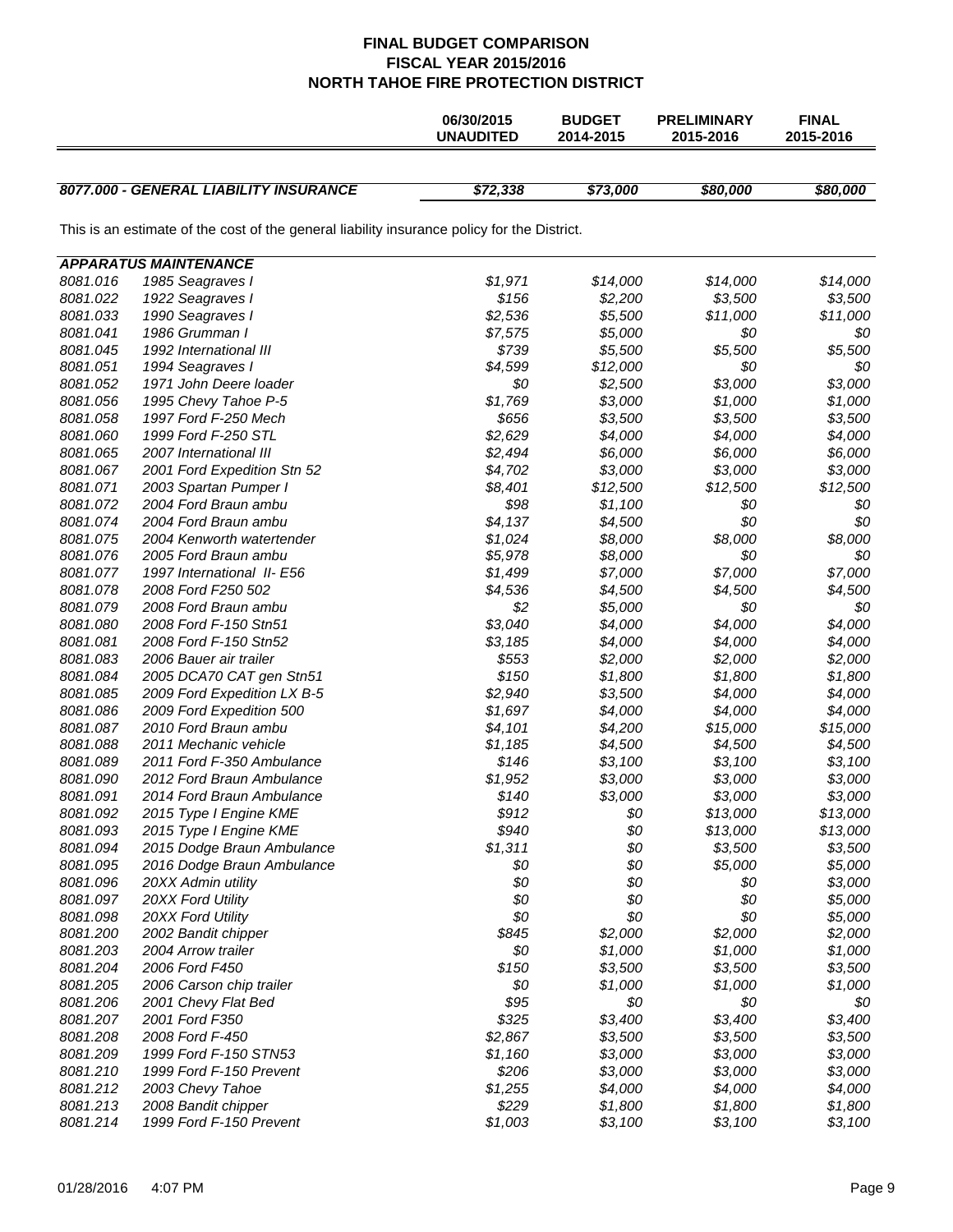|          |                                    | 06/30/2015<br><b>UNAUDITED</b> | <b>BUDGET</b><br>2014-2015 | <b>PRELIMINARY</b><br>2015-2016 | <b>FINAL</b><br>2015-2016 |
|----------|------------------------------------|--------------------------------|----------------------------|---------------------------------|---------------------------|
| 8081.247 | Snowmobile Trailer                 | \$52                           | \$900                      | \$900                           | \$900                     |
| 8081.248 | <b>PIO</b> Trailer                 | \$0                            | \$250                      | \$250                           | \$250                     |
| 8081.249 | <b>PIO</b> Trailer                 | \$0                            | \$250                      | \$250                           | \$250                     |
| 8081.250 | American Signal OES-1 Sign Trailer | \$0                            | \$250                      | \$250                           | \$250                     |
| 8081.251 | American Signal (OES-2)            | \$0                            | \$250                      | \$250                           | \$250                     |
| 8081.252 | 1985 cook trailer                  | \$462                          | \$2,000                    | \$2,000                         | \$2,000                   |
| 8081.253 | 2011 Skidoo Snowmobile             | \$362                          | \$1,000                    | \$1.000                         | \$1,000                   |
| 8081.254 | 2012 Skidoo Snowmobile             | \$186                          | \$1,000                    | \$1,000                         | \$1,000                   |
| 8081.255 | Two-axle tow trailer               | \$0                            | \$1,600                    | \$1,600                         | \$1,600                   |
| 8081.256 | Polaris ranger                     | \$762                          | \$600                      | \$1,000                         | \$1,000                   |
| 8081.257 | Utility trailer for ranger         | \$153                          | \$600                      | \$600                           | \$600                     |
| 8081.258 | Snowmobile Sleigh                  | \$0                            | \$250                      | \$250                           | \$250                     |
| 8081.259 | CAT Loader                         | \$121                          | \$800                      | \$800                           | \$800                     |
| 8081.998 | <b>Budget Adjustment</b>           | 80                             | -\$92,950                  | -\$108,850                      | -\$121,850                |
|          | <b>APPARATUS MAINTENANCE TOTAL</b> | \$87,986                       | \$100,000                  | \$100,000                       | \$100,000                 |

Notable is the budget adjustment, these accounts represent a decrease in the overall apparatus maintenance budget while still acknowledging the need for maintenance on individual apparatus units.

| <b>OTHER FLEET EXPENSES</b>                       |          |           |           |           |
|---------------------------------------------------|----------|-----------|-----------|-----------|
| 8084.000 - Coveralls & shop towels                | \$3.298  | \$3.500   | \$3.500   | \$3,500   |
| 8084.010 - Station Carpets & towels               | \$7.972  | \$9.000   | \$7.000   | \$7,000   |
| 8088.000 - Oils, fluids, filters                  | \$9.192  | \$4.000   | \$7.000   | \$7.000   |
| 8089.000 - Diesel                                 | \$46.191 | \$50,000  | \$45.000  | \$45,000  |
| 8090.000 - Gas                                    | \$30.013 | \$28,000  | \$28,000  | \$28,000  |
| 8091.000 - Waste oil management                   | \$2.364  | \$2,000   | \$2,800   | \$2,800   |
| 8092.000 - Shop tools - new & replacement         | \$2.565  | \$3.200   | \$3.200   | \$3,200   |
| 8093.000 - Service unit tools - new & replacement | \$134    | \$1.000   | \$1.000   | \$1,000   |
| 8095.000 - Snow chains                            | \$906    | \$3.200   | \$3.800   | \$3,800   |
| 8097.000 - Station Generator Maintenance          | \$1.415  | \$3.800   | \$3,800   | \$3,800   |
| 8098.000 - Parts inventory management             | -\$4.366 | \$500     | \$500     | \$500     |
| <b>OTHER FLEET EXPENSES TOTAL</b>                 | \$99,684 | \$108,200 | \$105,600 | \$105.600 |

These accounts pay for the cost of the mechanic division, cost of diesel and gasoline, snow chains and generators. These accounts do not include the labor costs associated with part-time employees for apparatus repair.

| <b>OTHER EQUIPMENT MAINTENANCE</b>                 |          |          |          |          |
|----------------------------------------------------|----------|----------|----------|----------|
| 8102.000 - Outside repair                          | 80       | \$1.100  | \$1.100  | \$1.100  |
| 8103,000 - Small tools                             | \$912    | \$2,000  | \$2,000  | \$2.000  |
| 8104.000 - Ladders - replacement, repair & testing | \$1,128  | \$2,500  | \$1.500  | \$1.500  |
| 8104.004 - Ladders - New                           | 80       | 80       | \$3.500  | \$3.500  |
| 8106.000 - Hurst/Holmatro tool testing             | \$580    | \$2,400  | \$3.100  | \$3.100  |
| 8107.000 - Pump testing                            | \$2.100  | \$5,000  | \$5.200  | \$5.200  |
| 8108.000 - Hose testing                            | \$12.216 | \$8.000  | \$8.000  | \$8,000  |
| <b>OTHER EQUIPMENT MAINTENANCE TOTAL</b>           | \$16,936 | \$21,000 | \$24,400 | \$24,400 |

This account covers parts and testing of the District small tools and equipment. This also covers the costs of outsourcing to third party testing of ladders, rescue tools, engine pumps and hose.

| <b>SCBA MAINTENANCE</b>                            |         |          |         |         |
|----------------------------------------------------|---------|----------|---------|---------|
| 8111.000 - Testing                                 | \$1.711 | \$2,000  | \$2,000 | \$2.000 |
| 8112.000 - SCBA parts & maintenance-New OSHA Requi | \$8.613 | \$10,000 | \$5.500 | \$5,500 |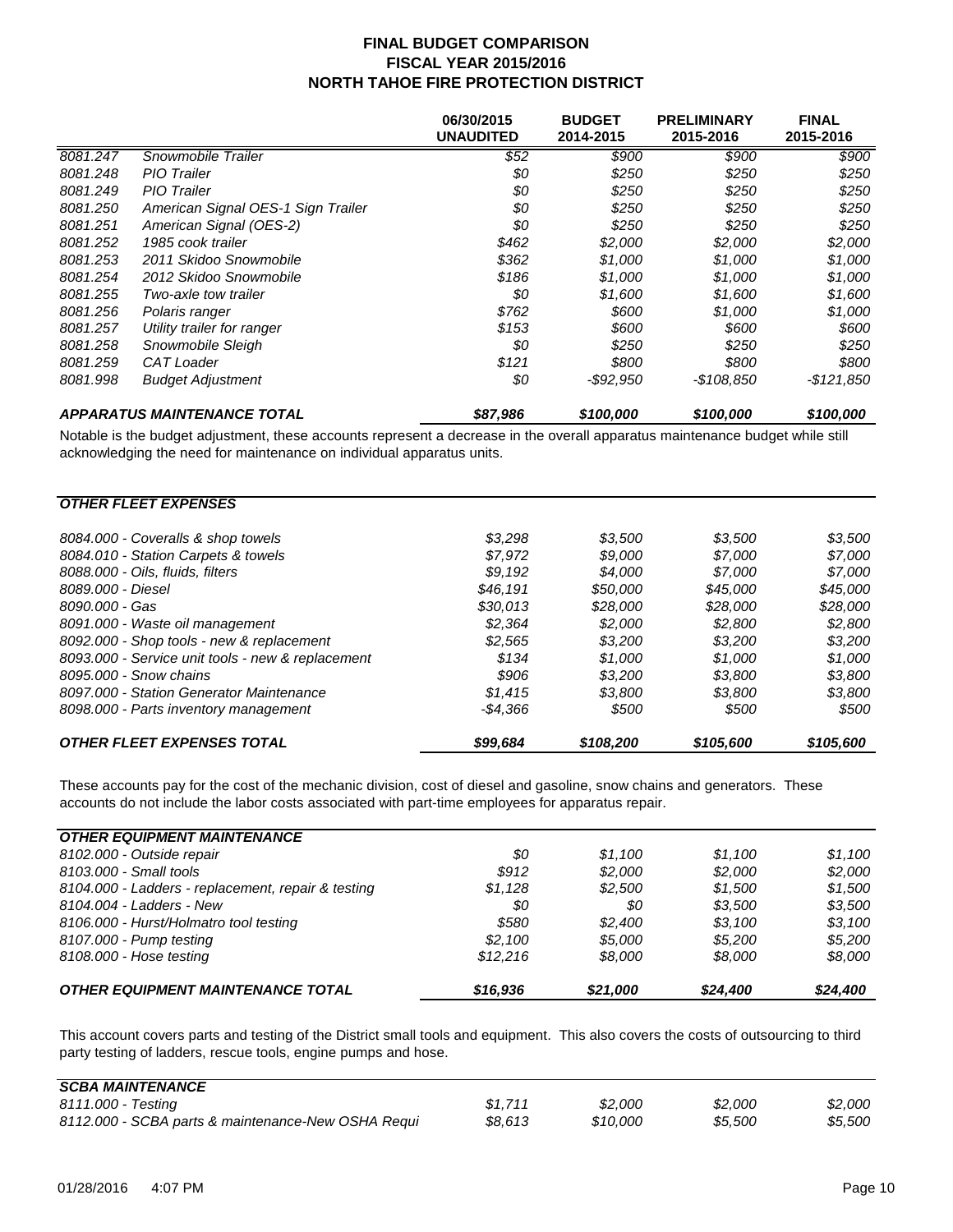|                                               | 06/30/2015<br><b>UNAUDITED</b> | <b>BUDGET</b><br>2014-2015 | <b>PRELIMINARY</b><br>2015-2016 | <b>FINAL</b><br>2015-2016 |
|-----------------------------------------------|--------------------------------|----------------------------|---------------------------------|---------------------------|
| 8112.010 - SCBA fit testing                   | \$971                          | \$1,200                    | \$1,200                         | \$1,200                   |
| 8113.000 - Compressor maintenance             | \$2,035                        | \$5,000                    | \$6,000                         | \$6,000                   |
| 8114.000 - Personal alert devices & batteries | \$334                          | \$450                      | \$450                           | \$450                     |
| <b>SCBA MAINTENANCE TOTAL</b>                 | \$13,664                       | \$18,650                   | \$15,150                        | \$15,150                  |
|                                               |                                |                            |                                 |                           |
| <b>TECHNICAL RESCUE EQUIPMENT</b>             |                                |                            |                                 |                           |
| 8121.020 Technical rescue equipment           | \$133                          | \$3,000                    | \$1,500                         | \$1,500                   |
| 8121.040 Swift Water Rescue Equip             | \$0                            | \$750                      | \$750                           | \$750                     |
| 8121.042 Snow Mobile Program Equipment        | \$447                          | \$500                      | \$900                           | \$900                     |
| 8121.045 Rope Rescue                          | \$2,818                        | \$1,000                    | \$5,000                         | \$5,000                   |
| 8121.047 Ice Rescue                           | \$140                          | \$500                      | \$500                           | \$500                     |
| 8121.052 Shorezone Rescue                     | \$792                          | \$750                      | \$750                           | \$750                     |
| 8121.055 UTV / Back Country Rescue            | \$453                          | \$500                      | \$500                           | \$500                     |
| <b>RESCUE EQUIPMENT TOTAL</b>                 | \$4,783                        | \$7,000                    | \$9,900                         | \$9,900                   |

These accounts are for equipment for confined space rescue and technical rescue including rescue by snowmobile in the backcountry during the winter months and UTV rescue in the backcountry in the summer.

| <b>ALPINE MEADOWS FIRE STATION</b>   |         |          |          |          |
|--------------------------------------|---------|----------|----------|----------|
| 8125,000 - Utilities                 | \$5.455 | \$6.000  | \$6.000  | \$6.000  |
| 8126.000 - Repairs and maintenance   |         |          |          |          |
| 8126.010 Maintenance                 | \$2,253 | \$2,500  | \$2,500  | \$2,500  |
| 8126.030 Furniture                   | \$0     | \$2,500  | \$1,000  | \$1,000  |
| 8126.035 Heater maint contract       | \$300   | \$500    | \$500    | \$500    |
| 8126.050 Exterminator                | \$400   | \$500    | \$500    | \$500    |
| 8126.070 Paint exterior/interior     | 80      | \$0      | \$5.700  | \$5,700  |
| 8126.112 Alarm System Monitoring     | \$163   | \$500    | \$500    | \$500    |
| 8127.005 - Storage Bldg maint        | 80      | \$500    | \$500    | \$500    |
| 8127.007 - Storage Bldg Alarm System | \$330   | \$600    | \$0      | 80       |
| <b>ALPINE MEADOWS FIRE TOTAL</b>     | \$8,901 | \$13,600 | \$17,200 | \$17,200 |

These accounts track the cost of utilities, repairs and maintenance of the Alpine Meadows fire station. This year's expenses are estimated and reimbursed from ASCWD in the 15 year agreement.

| <b>BUILDINGS &amp; GROUNDS MAINTENANCE</b>       |          |          |          |          |
|--------------------------------------------------|----------|----------|----------|----------|
| 8131,000 - Snow removal contracts - all stations | \$7,000  | \$8,000  | \$7,000  | \$7,000  |
| 8131.010 - Snow removal equipment                | \$0      | \$5,000  | \$0      | \$0      |
| <b>Snow Removal</b>                              | \$7,000  | \$13,000 | \$7,000  | \$7,000  |
| 8132.000 - Station 51 - repairs & maintenance    |          |          |          |          |
| 8132.010 Maintenance                             | \$12,499 | \$10,000 | \$15,000 | \$15,000 |
| 8132.020 Sprinkler test                          | \$0      | \$2,000  | \$2,000  | \$2,000  |
| 8132.030 Furniture                               | \$0      | \$2,500  | \$2,500  | \$2,500  |
| 8132.050 Exterminator                            | \$480    | \$500    | \$500    | \$500    |
| 8132.070 Driveway & Parking seal/stripe          | \$0      | \$0      | \$5,000  | \$5,000  |
| 8132.097 CA Elevator Permit                      | \$225    | \$250    | \$250    | \$250    |
| 8132.098 Placer APCD Generator Permit            | \$258    | \$275    | \$275    | \$275    |
| 8132.099 Placer APCD Haz Mat Permit              | \$961    | \$1,200  | \$1,100  | \$1,100  |
| 8132.105 Window Cleaning                         | \$830    | \$700    | \$900    | \$900    |
| 8132.112 Alarm Monitoring                        | \$189    | \$500    | \$500    | \$500    |
| 8132.113 Alarm service                           | \$0      | \$0      | \$0      | \$500    |
| 8132.115 HVAC service contract                   | \$10,713 | \$12,500 | \$12,500 | \$12,500 |
| 8132.120 Elevator service/inspection/testing     | \$1,122  | \$1.250  | \$1.250  | \$1,250  |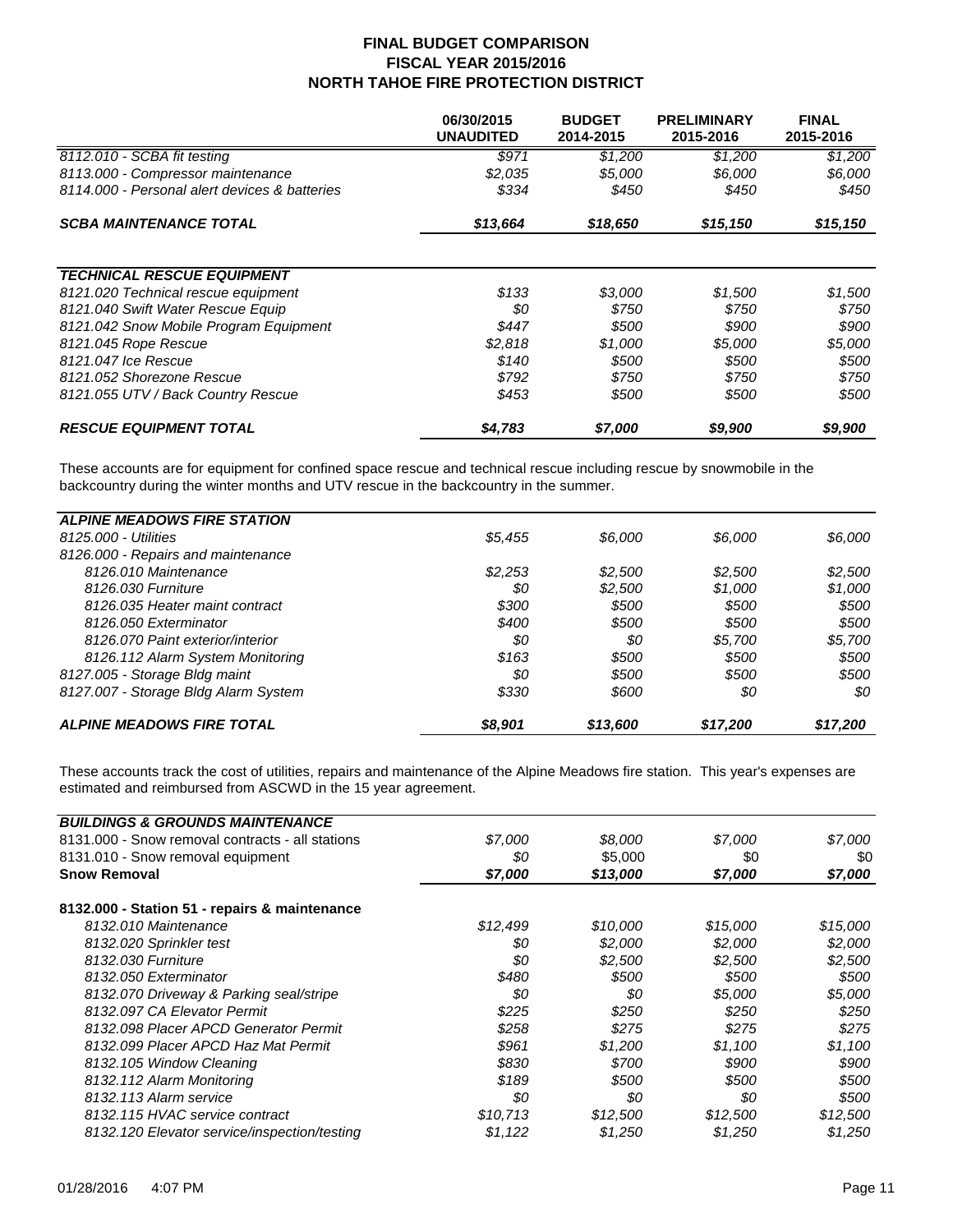|                                                       | 06/30/2015<br><b>UNAUDITED</b> | <b>BUDGET</b><br>2014-2015 | <b>PRELIMINARY</b><br>2015-2016 | <b>FINAL</b><br>2015-2016 |
|-------------------------------------------------------|--------------------------------|----------------------------|---------------------------------|---------------------------|
| <b>Station 51 Repairs &amp; Maint</b>                 | \$27,277                       | \$31,675                   | \$41,775                        | \$42,275                  |
| 8133.000 - Station 52 - repairs & maintenance         |                                |                            |                                 |                           |
| 8133.010 Maintenance                                  | \$6,517                        | \$5,000                    | \$7,500                         | \$7,500                   |
| 8133.025 Deck Stain                                   | \$0                            | \$250                      | \$150                           | \$150                     |
| 8133.030 Furniture                                    | \$821                          | \$2,500                    | \$1,500                         | \$1,500                   |
| 8133.050 Exterminator                                 | \$480                          | \$500                      | \$500                           | \$500                     |
| 8133.060 Driveway Seal and Fill                       | \$89                           | \$2,500                    | \$2,500                         | \$2,500                   |
| 8133.070 Roof Repairs/maint                           | \$0                            | \$0                        | \$7,600                         | \$7,600                   |
| 8133.080 Driveway repairs                             | \$0                            | \$0                        | \$7,500                         | \$10,000                  |
| 8133.096 Placer APCD Fuel Permit                      | \$88                           | \$100                      | \$100                           | \$100                     |
| 8133.097 Placer APCD Vapor Test                       | \$415                          | \$450                      | \$450                           | \$450                     |
| 8133.098 Placer APCD Generator Permit                 | \$258                          | \$260                      | \$275                           | \$275                     |
|                                                       |                                |                            |                                 |                           |
| 8133.099 Placer APCD Haz Mat Permit                   | \$1,221                        | \$1,250                    | \$1,250                         | \$1,250                   |
| 8133.112 Alarm Monitoring                             | \$150                          | \$900                      | \$500                           | \$500                     |
| 8133.113 fuel pump repairs                            | \$0                            | \$1,000                    | \$500                           | \$500                     |
| <b>Station 52 Repairs &amp; Maint</b>                 | \$10,039                       | \$14,710                   | \$30,325                        | \$32,825                  |
| 8134.000 - Station 53 - repairs & maintenance         |                                |                            |                                 |                           |
| 8134.010 Maintenance                                  | \$2,803                        | \$7,500                    | \$5,000                         | \$7,500                   |
| 8134.020 Sprinkler Test                               | \$266                          | \$250                      | \$250                           | \$250                     |
| 8134.030 Furniture                                    | \$2,335                        | \$3,000                    | \$2,500                         | \$2,500                   |
| 8134.050 Exterminator                                 | \$480                          | \$500                      | \$500                           | \$500                     |
| 8134.060 Driveway seal and fill                       | \$0                            | \$0                        | \$2,500                         | \$2,500                   |
| 8134.080 Paint/repair trim                            | \$0                            | \$500                      | \$0                             | \$0                       |
| 8134.098 Placer APCD Generator Permit                 | \$258                          | \$260                      | \$275                           | \$275                     |
| 8134.112 Alarm Monitoring                             | \$0                            | \$0                        | \$0                             | \$500                     |
| <b>Station 53 Repairs &amp; Maint</b>                 | \$6,142                        | \$12,010                   | \$11,025                        | \$14,025                  |
|                                                       |                                |                            |                                 |                           |
| 8135.000 - Station 54 - repairs & maintenance         |                                |                            |                                 |                           |
| 8135.010 Maintenance                                  | \$2,115                        | \$5,000                    | \$6,500                         | \$7,500                   |
| 8135.030 Sprinkler Test                               | \$52                           | \$250                      | \$250                           | \$250                     |
| 8135.050 Exterminator                                 | \$480                          | \$500                      | \$500                           | \$500                     |
| 8135.070 Roof repair / manit                          | \$0                            | \$0                        | \$5,700                         | \$5,700                   |
| 8135.085 Window / Door replacement                    | \$0                            | \$2,327                    | \$2,500                         | \$2,500                   |
| 8135.XXX                                              | \$0                            | \$0                        | \$0                             | \$5,000                   |
| 8135.098 Placer APCD Generator Permit                 | \$258                          | \$260                      | \$275                           | \$275                     |
| 8135.099 Placer APCD Haz Mat Permit                   | \$1,093                        | \$5,000                    | \$1,250                         | \$1,250                   |
| 8135.112 Alarm Monitoring                             | \$26                           | \$0                        | \$0                             | \$500                     |
| <b>Station 54 Repairs &amp; Maint</b>                 | \$4,024                        | \$13,337                   | \$16,975                        | \$23,475                  |
| 8136.000 - Station 55 - repairs & maintenance         |                                |                            |                                 |                           |
| 8136.010 Maintenance                                  | \$11,027                       | \$5,000                    | \$5,000                         | \$6,000                   |
| 8136.030 Furniture                                    | \$0                            | \$3,000                    | \$1,000                         | \$1,000                   |
| 8136.050 Exterminator                                 | \$480                          | \$500                      | \$500                           | \$500                     |
| 8136.060 Driveway seal                                | \$0                            | \$2,000                    | \$2,000                         | \$2,000                   |
| 8136.070 Roof repair / maint                          | \$0                            | \$0                        | \$5,700                         | \$5,700                   |
| 8136.098 Placer APCD Generator Permit                 | \$258                          | \$260                      | \$275                           | \$275                     |
| 8136.092 Sewer pump reparis                           | \$0                            | \$0                        | \$2,500                         | \$2,500                   |
| 8136.110 Sewer service contract                       | \$0                            | \$0                        | \$1,200                         | \$1,200                   |
| 8136.112 Alarm System Monitoring                      | \$98                           | \$500                      | \$500                           | \$500                     |
| <b>Station 55 Repairs &amp; Maint</b>                 | \$11,863                       | \$11,260                   | \$18,675                        | \$19,675                  |
|                                                       |                                |                            |                                 |                           |
| 8137.000 - Airport Storage                            | \$2,454                        | \$2,500                    | \$2,500                         | \$2,500                   |
| 8140.020 - ARB Permits (3yr cycle - permits chippers) | \$1,750                        | \$1,000                    | \$2,000                         | \$2,000                   |
| <b>BUILDINGS &amp; GROUNDS MAINTENANCE TOTAL</b>      | \$70,549                       | \$99,492                   | \$130,275                       | \$143,775                 |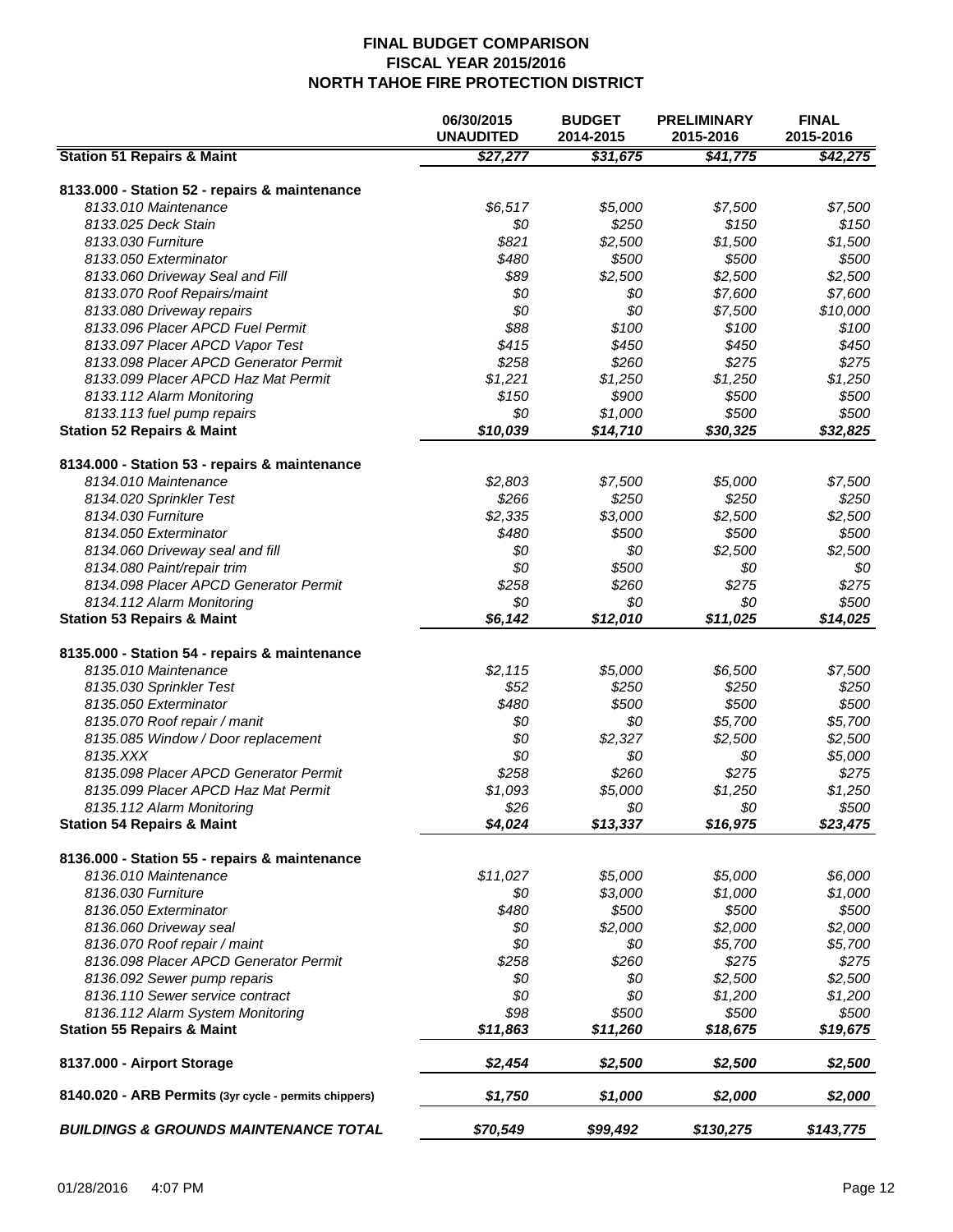|                                       | 06/30/2015<br><b>UNAUDITED</b> | <b>BUDGET</b><br>2014-2015 | <b>PRELIMINARY</b><br>2015-2016 | <b>FINAL</b><br>2015-2016 |
|---------------------------------------|--------------------------------|----------------------------|---------------------------------|---------------------------|
|                                       |                                |                            |                                 |                           |
| <b>EMS PROGRAM</b>                    |                                |                            |                                 |                           |
| 8153.000 - Disposable supplies        | \$40,835                       | \$35,335                   | \$35,000                        | \$40,000                  |
| 8153.010 - Medications                | \$4,710                        | \$4,000                    | \$5,000                         | \$5,000                   |
| 8154.000 - Equipment replacement      | \$575                          | \$10,940                   | \$3,200                         | \$5,500                   |
| 8155.000 - Equipment testing & repair |                                |                            |                                 |                           |
| 8155.010 Repairs                      | \$477                          | \$1,000                    | 80                              | \$0                       |
| 8155.020 Gurney PM                    | \$0                            | \$2,500                    | \$2,500                         | \$2,500                   |
| 8155.030 Zoll (monitors PM)           | \$8,840                        | \$4,420                    | \$9,000                         | \$4,420                   |
| 8156.000 - Oxygen gas                 | \$2.373                        | \$7.700                    | \$3.000                         | \$3,000                   |
| 8158.000 - EPCR service fees          | \$2,995                        | \$3,500                    | \$3,000                         | \$2,995                   |
| 8159.000 - IFT expenses               | \$3,791                        | \$5,000                    | \$4,000                         | \$4,000                   |
| 8160.000 - SSV contract               | \$1,424                        | \$1,500                    | \$1,500                         | \$1,500                   |
| 8161.000 - Billing fees               | \$61,330                       | \$55,000                   | \$66,000                        | \$66,000                  |
| 8161.010 - Metro Fire GEMT admin fee  | \$3,274                        | \$5,000                    | \$1,250                         | \$1,250                   |
| <b>EMS PROGRAM TOTAL</b>              | \$130,624                      | \$135,895                  | \$133,450                       | \$136,165                 |

This category accounts for the costs associated with the District EMS program. Other expenses include billing and EMS forms, IFT expenses, SSV EOA contract monitoring fee, billing fees to the third part billing agent.

|                                        |         |         | \$12,250 |         |
|----------------------------------------|---------|---------|----------|---------|
| 8183,000 - CSFA dues                   | \$4.913 | \$4.500 | \$5.000  | \$5,000 |
| 8182.000 - Memberships                 | \$7.442 | \$6.100 | \$7.000  | \$7.500 |
| 8181,000 - Publications                | \$243   | \$500   | \$250    | \$250   |
| <b>SUBSCRIPTIONS &amp; MEMBERSHIPS</b> |         |         |          |         |

This account shows the cost of various publications, professional association memberships including Sierra Front, NFPA, IAAI as well as dues for all employees with the California State Firefighters Association.

| <b>OFFICE SUPPLIES</b>                    |          |          |          |          |
|-------------------------------------------|----------|----------|----------|----------|
| 8186.000 - Copier lease                   | \$7.415  | \$8.000  | \$7.200  | \$7.200  |
| 8187.000 - Disposable supplies            | \$11.873 | \$10,000 | \$12,000 | \$12,000 |
| 8188.000 - Equipment replacement & repair | \$352    | \$500    | \$500    | \$500    |
| 8189.000 - Postage & shipping             | \$3.551  | \$1.800  | \$3.000  | \$3.000  |
| 8193.000 - Checks, tax forms, e-filing    | \$733    | \$700    | \$600    | \$600    |
| 8194.000 - Bank fees                      | \$1.031  | \$1.800  | \$1.000  | \$1.000  |
| <b>OFFICE SUPPLIES TOTAL</b>              | \$24.955 | \$22,800 | \$24,300 | \$24,300 |

These accounts address all aspects of office supplies and equipment for all stations including the monthly leases for the copier at Stn 51.

| <b>BOARD EXPENSES</b>            |          |          |          |          |
|----------------------------------|----------|----------|----------|----------|
| 8201.000 - Medical insurance     | \$63.808 | \$65,000 | \$55.000 | \$55,000 |
| 8202.000 - Meeting fees          | \$2,662  | \$3,000  | \$5,300  | \$5,300  |
| 8202.010 - Board Member I-pads   | \$0      | 80       | 80       | 80       |
| 8202.020 - Board Member uniforms | \$51     | \$2,000  | \$1.000  | \$1.000  |
| 8205.000 - Awards ceremony       | \$5.856  | \$5,000  | \$5,000  | \$5,000  |
| 8208.000 - Election expenses     | \$750    | \$2,000  | \$1,000  | \$1,000  |
| <b>BOARD EXPENSES TOTAL</b>      | \$73.127 | \$77,000 | \$67,300 | \$67,300 |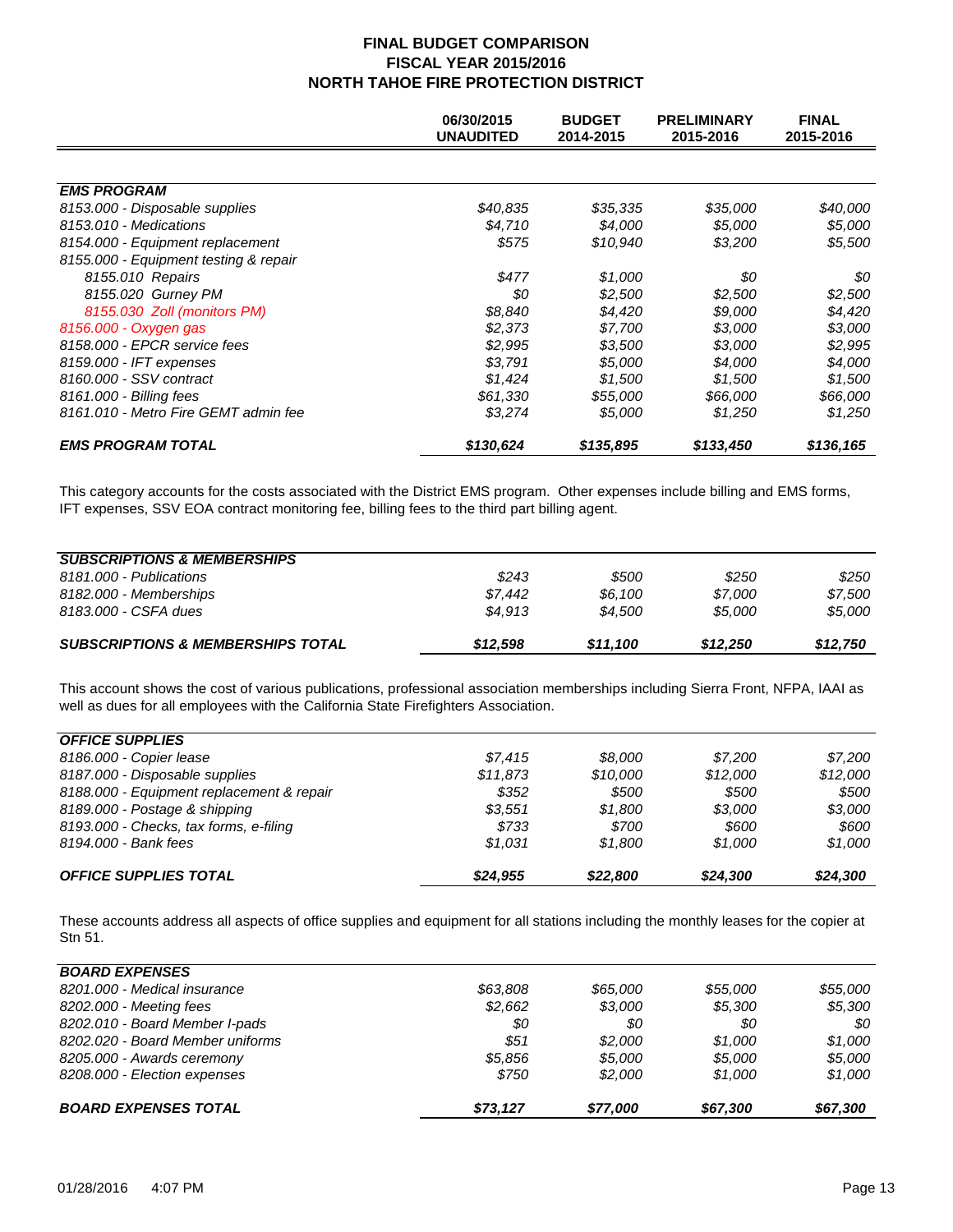|--|

These accounts contain all costs associated with the District Board of Directors, including the cost of Board member medical insurance, meetings and I-pads. In addition the District's employee awards ceremony is accounted for here.

| <b>PROFESSIONAL EXPENSES</b>         |          |           |          |           |
|--------------------------------------|----------|-----------|----------|-----------|
| 8211.010 - Annual audit              | \$13.750 | \$13,750  | \$17,950 | \$22,950  |
| 8211.020 - OPEB Valuation            | 80       | 80        | \$3.500  | \$3,500   |
| 8211.030 - Professional Services     | \$10,155 | \$50.000  | \$10,000 | \$20,000  |
| 8211.040 - Payroll Services          | \$0      | \$0       | \$3,000  | \$3,000   |
| 8211.050 - Accounts Payable Services | \$0      | \$0       | \$3.000  | \$3,000   |
| 8211.060 - Negotiations              | \$1.600  | 80        | \$3.200  | \$6.700   |
| 8211.080 - Prevention Consultant     | \$4.000  | \$4,000   | \$4.000  | \$4.000   |
| 8212.020 - Stn 53 replacement        | 80       | 80        | \$10,000 | \$10,000  |
| 8213.000 - Legal fees                | \$31.545 | \$45.000  | \$45,000 | \$45,000  |
| <b>PROFESSIONAL EXPENSES TOTAL</b>   | \$61,050 | \$112,750 | \$99,650 | \$118,150 |

These accounts includes the cost of the annual audit and the bi-annual valuation of the District's OPEB liability. Legal fees include the contract with Porter/Simon and the hourly contract for labor issues with Dan Coyle.

| <b>OTHER SERVICES</b>                                 |           |           |           |           |
|-------------------------------------------------------|-----------|-----------|-----------|-----------|
| 8216.000 - AB-2838.000 - LAFCO                        | \$6.026   | \$3,500   | \$6.100   | \$6,331   |
| 8217.000 - Legislative advocacy/grants                | \$12.180  | \$12.180  | \$12.180  | \$12,180  |
| 8218.000 - Map book / wall map updates                | 80        | \$0       | 80        | \$1,500   |
| 8219.000 - Grass Valley Dispatch                      | \$83,629  | \$93,798  | \$112,800 | \$112,800 |
| 8220.025 - Placer County Payroll Conversion           | \$7.500   | \$3,500   | 80        | \$0       |
| 8220.040 - MSR/SOI (Municipal Service Review/Sphere o | 80        | \$0       | 80        | \$0       |
| 8220.060 - CWPP update                                | \$1.700   | \$0       | \$3.000   | \$3.700   |
| 8220.070 - Contractual Services                       | \$13.413  | \$10.000  | \$10,000  | \$10,000  |
| 8220.080 - Wetland Monitoring STN 51                  | 80        | 80        | \$4.500   | \$4.500   |
| 8221,000 - SB-2557 & tax collection fee               | \$128,922 | \$128,000 | \$130,000 | \$135,000 |
| 8222.000 - Outside Services                           | \$5.156   | \$0       | \$5,000   | \$7,000   |
| <b>OTHER SERVICES TOTAL</b>                           | \$258,526 | \$250,978 | \$283,580 | \$293,011 |

LAFCO charges are computed based on budget size and are non-negotiable.

The contract for legislative advocacy and grant procurement is with Sustainable Community Advocates.

The Placer County Fee to collect the propery taxes, special tax and benefit assessment are non-negotiable.

The District has contracted with Grass Valley Dispatch to perform dispatch services.

| <b>TRAVEL &amp; MEETINGS TOTAL</b>                                           | \$20,761 | \$10,500 | \$12,000 | \$12,000 |
|------------------------------------------------------------------------------|----------|----------|----------|----------|
| <b>TRAVEL &amp; MEETINGS</b><br>8227.000 - Travel & meetings & workshops     | \$20.761 | \$10.500 | \$12.000 | \$12.000 |
| <b>PUBLICATIONS &amp; NOTICES TOTAL</b>                                      | \$1,928  | \$1,000  | \$500    | \$2,000  |
| <b>PUBLICATIONS &amp; NOTICES</b><br>8224.000 - Legal notices/advertisements | \$1.928  | \$1.000  | \$500    | \$2.000  |

These funds account for the cost of District hosted meetings at any station and meals provided at fires and incidents and strike teams as well as expenses associated with travel and meetings at other locations and including a contingency for unanticipated travel.

#### *HAZ-MAT*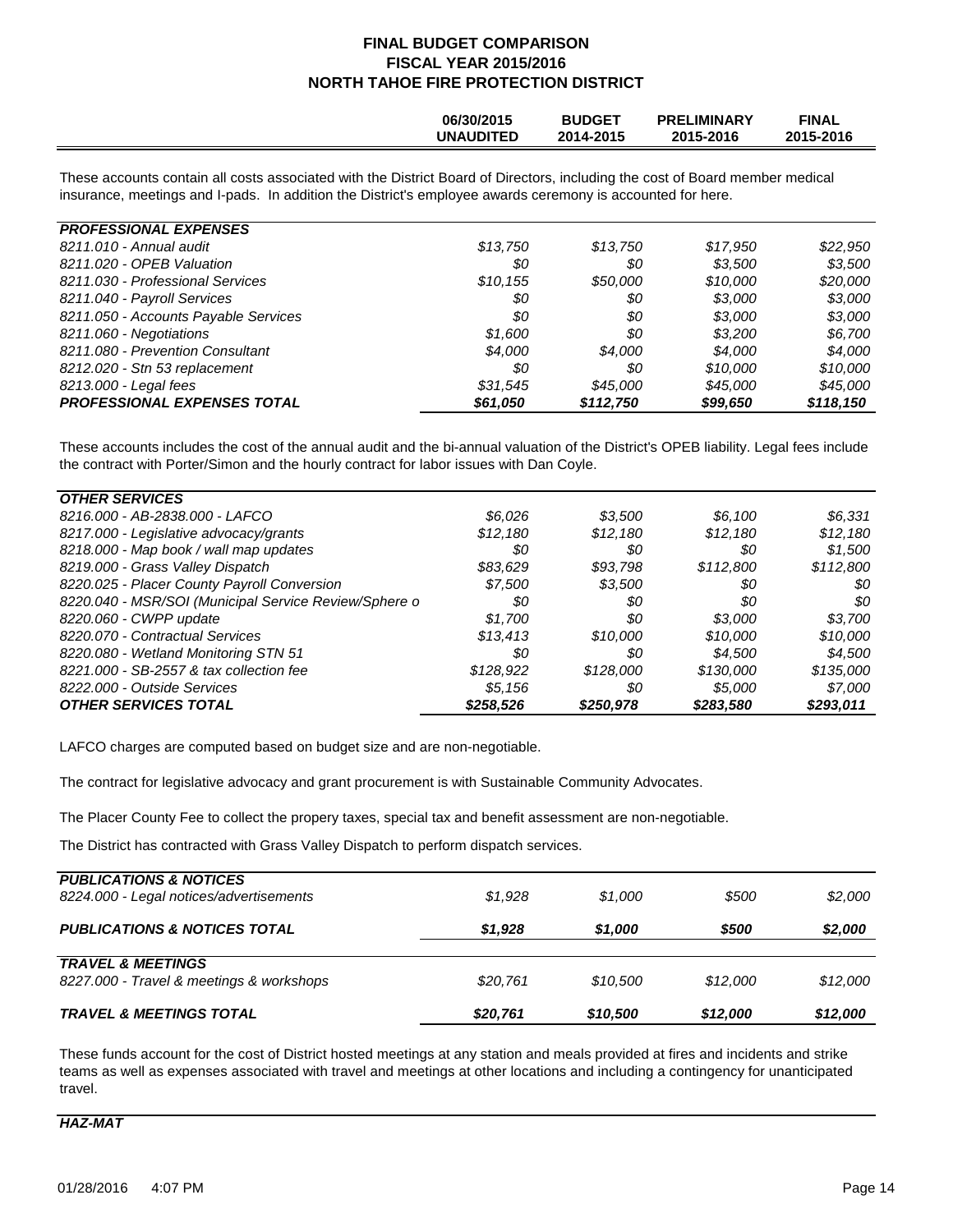|                                            | 06/30/2015<br><b>UNAUDITED</b> | <b>BUDGET</b><br>2014-2015 | <b>PRELIMINARY</b><br>2015-2016 | <b>FINAL</b><br>2015-2016 |
|--------------------------------------------|--------------------------------|----------------------------|---------------------------------|---------------------------|
| 8231.000 - Disposable supplies             | 80                             | \$1.500                    | \$2,000                         | \$2,000                   |
| 8234.000 - Equipment repairs & replacement | \$3.904                        | \$5.000                    | \$5.000                         | \$5,000                   |
| HAZ-MAT TOTAL                              | \$3,904                        | \$6,500                    | \$7,000                         | \$7,000                   |

This accounts for the costs associated with the District's Hazardous Material program. The budget includes the annual calibration of sensors in the gas detectors and the replacement of disposable supplies if used at an incident.

| <b>SPECIAL DISTRICT EXPENSES</b>             |         |         |         |         |
|----------------------------------------------|---------|---------|---------|---------|
| 8241.000 - Goodwill                          | \$187   | \$200   | \$200   | \$200   |
| 8243.000 - Photos & inventory tags, ID cards | \$652   | \$200   | \$300   | \$1,000 |
| 8244.010 - Pictures                          | \$1.284 | \$1,000 | \$5,000 | \$5,000 |
| <b>SPECIAL DISTRICT EXPENSES TOTAL</b>       | \$2,123 | \$1,400 | \$5,500 | \$6,200 |
| <b>HYDRANTS</b>                              |         |         |         |         |
| 8253.000 - Supplies                          | \$860   | \$1.000 | \$1.000 | \$1,000 |
| <b>HYDRANTS TOTAL</b>                        | \$860   | \$1,000 | \$1,000 | \$1,000 |

These accounts are for the cost of snow removal around hydrants in the higher elevation neighborhoods, hydrant stakes and supplies for annual maintenance and a contingency for loader rental if the amount of snow dictates.

| <b>SUPPRESSION</b>                        |           |           |          |          |
|-------------------------------------------|-----------|-----------|----------|----------|
| 8256.000 - Wildland equipment/foam/tools  | \$17      | \$5.000   | \$2.500  | \$2.500  |
| 8257.000 - Structure equipment/hose/tools | \$8.817   | \$20.205  | \$10.000 | \$10.000 |
| 8258.000 - Strike Team expenses           | \$165.455 | \$100,000 | \$85,000 | \$85,000 |
| <b>SUPPRESSION TOTAL</b>                  | \$174,289 | \$125,205 | \$97,500 | \$97,500 |

These accounts are for equipment and tools associated with both structural and wildland firefighting, strike team expenses which are generally reimbursed.

| <b>UTILITIES TOTAL</b>             | \$109,756 | \$109,000 | \$113,000 | \$113,000 |
|------------------------------------|-----------|-----------|-----------|-----------|
| 8265.000 - Phones & computer lines | \$28.888  | \$28.000  | \$30.000  | \$30.000  |
| 8264.000 - Garbage                 | \$182     | \$1.000   | \$1.000   | \$1.000   |
| 8263.000 - Sewer & water           | \$22,703  | \$20,000  | \$22,000  | \$22,000  |
| 8262.000 - Electricity             | \$35,868  | \$35,000  | \$35,000  | \$35.000  |
| 8261.000 - Natural gas             | \$22,115  | \$25,000  | \$25,000  | \$25.000  |
| <b>UTILITIES</b>                   |           |           |           |           |
|                                    |           |           |           |           |

These accounts cover the cost of utilities for all stations including natural gas, electricity, sewer and water, garbage collection, land line phone and computer lines.

| <b>FIRE PREVENTION</b>            |         |         |          |          |
|-----------------------------------|---------|---------|----------|----------|
| 8282.000 - Codes & subscriptions  | \$1.612 | \$1.500 | \$2,500  | \$4.500  |
| 8283.000 - Public education       | \$1.331 | \$3,500 | \$2,000  | \$12,000 |
| 8285.000 - Forms & supplies       | \$887   | \$1.000 | \$2,000  | \$2,000  |
| 8286.000 - Photography            | 80      | 80      | \$1.500  | \$1.500  |
| 8287.000 - Investigations         | \$1.097 | \$250   | \$3,000  | \$3,000  |
| 8287.010 - Investigation Supplies | \$0     | \$0     | \$1.000  | \$1.000  |
| 8288.000 - Associations           | \$0     | \$0     | \$1.500  | \$1,500  |
| <b>FIRE PREVENTION TOTAL</b>      | \$4,927 | \$6.250 | \$13,500 | \$25,500 |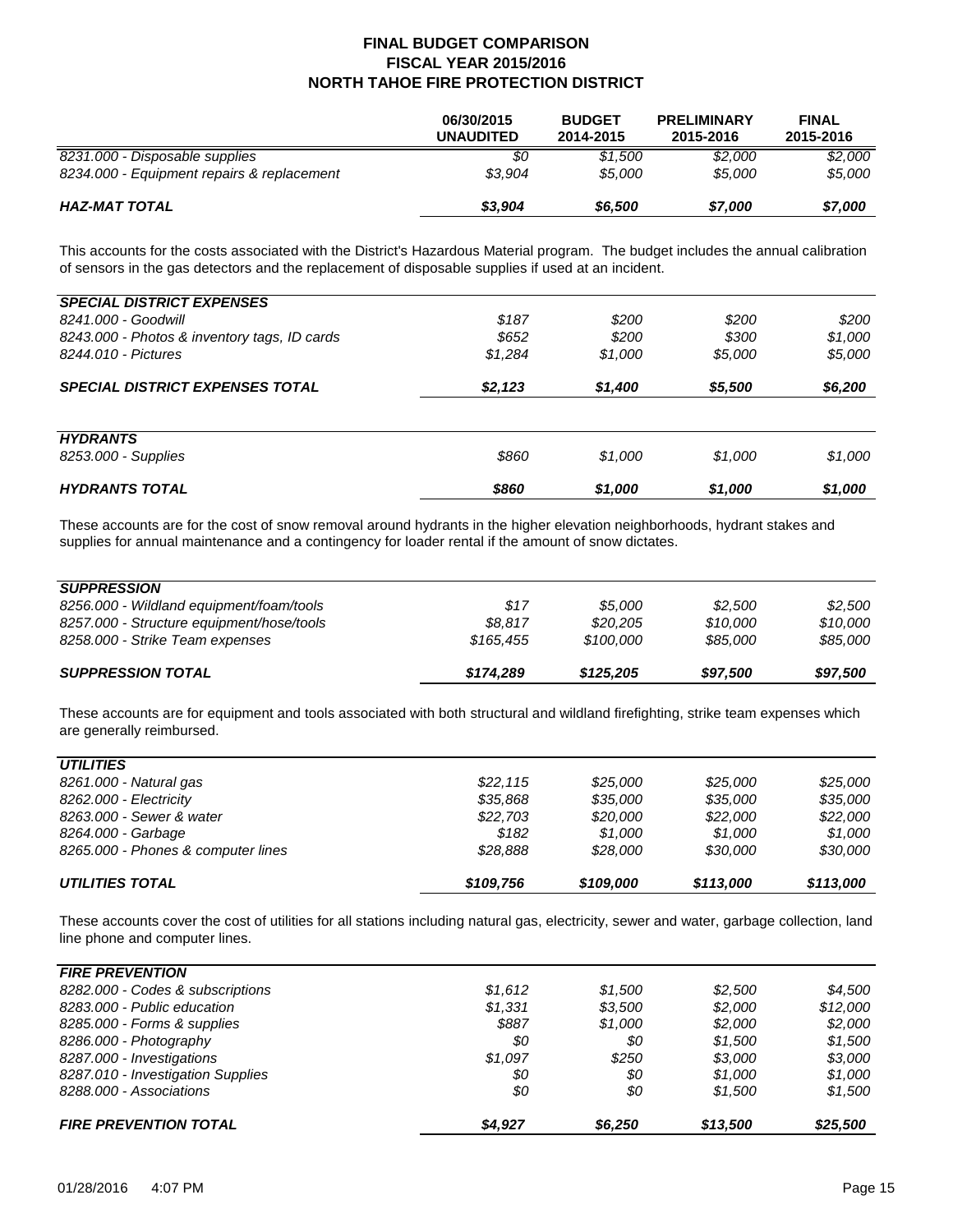|                                                   | 06/30/2015<br><b>UNAUDITED</b> | <b>BUDGET</b><br>2014-2015 | <b>PRELIMINARY</b><br>2015-2016 | <b>FINAL</b><br>2015-2016 |
|---------------------------------------------------|--------------------------------|----------------------------|---------------------------------|---------------------------|
|                                                   |                                |                            |                                 |                           |
| <b>GRANTS</b>                                     |                                |                            |                                 |                           |
| 8289.010 - CalFIRE - VFA (Radios)                 | \$0                            | \$20,000                   | \$20,000                        | \$20,000                  |
| 8291.000 - CalFIRE - AFG Evacuation Guides        | \$0                            | \$0                        | \$43,617                        | \$43,617                  |
| 8292.000 - FEMA-AFG MDTs                          | \$73.746                       | \$170.583                  | 80                              | 80                        |
| 8293.000 - SNPLMA (Fairway/Bunker)                | \$69,446                       | \$0                        | \$35,653                        | \$35,653                  |
| 8294.010 - CalFIRE - CTC GHG Vedanta              | \$0                            | \$0                        | \$120,000                       | \$120,000                 |
| 8294.015 - CalFIRE TRCD chipping (Alpine & NTFPD) | \$0                            | \$0                        | 80                              | \$78.710                  |
| 8297.010 - CA Clearinghouse                       | \$0                            | \$3,000                    | \$0                             | 80                        |
| <b>GRANTS TOTAL</b>                               | \$143.192                      | \$193,583                  | \$219,270                       | \$297.980                 |

The majority of grants have a calendar year end, and often span two of the District's fiscal years. The above grant expenditures have been revised to reflect activity for the current year only.

These grant monies are used to help fund the residential chipping program, defensible space work and fuels projects.

| <b>TRAINING AND SAFETY</b>                             |           |           |           |           |
|--------------------------------------------------------|-----------|-----------|-----------|-----------|
| 8301.020 - Line Safety Staff Development               | \$24,036  | \$30,000  | \$27,500  | \$27,500  |
| 8301.040 - Chief Officer Development                   | \$5.302   | \$10,000  | \$10.000  | \$10,000  |
| 8301.060 - Administrative Development                  | \$1.449   | \$5,000   | \$4,000   | \$4,000   |
| 8301.080 - Executive Officer Development               | \$1,749   | \$5,000   | \$5,000   | \$5,000   |
| 8302.020 - Prevention Development                      | \$4,001   | \$5,000   | \$4,000   | \$4,000   |
| 8302.040 - EMS Officer Development                     | \$0       | \$0       | \$1,000   | \$1,000   |
| 8302.080 - Training Officer Development                | \$512     | \$2,500   | \$3,000   | \$3,000   |
| 8303.020 - Mechanic Development                        | \$1,594   | \$2,000   | \$2,000   | \$2,000   |
| 8303.040 - Specialty Staff (tech, haz mat, scba, GIS.) | \$15,259  | \$10,000  | \$20,500  | \$20,500  |
| 8304.020 - Part-Time FF Development                    | \$40      | \$4,000   | \$2,000   | \$2,000   |
| 8304.040 - Board Member Development                    | \$2,214   | \$5,000   | \$4,000   | \$4,000   |
| 8305.020 - Training Materials                          | \$2,842   | \$3,000   | \$5,000   | \$7,000   |
| 8305.030 - Training Facility (Burn bldg, Conf Ctr)     | \$0       | \$3,000   | \$4,000   | \$4,000   |
| 8305.040 - Recruitment expenses-FF/Cap/BC Test         | \$5.840   | \$5,000   | \$7,500   | \$10,000  |
| 8305.070 - Full-Time Medic / EMT CE's                  | \$21,900  | \$22,000  | \$24,300  | \$22,500  |
| 8310.040 - Safety Officer Development                  | \$0       | \$1,000   | \$1,000   | \$1,000   |
| <b>TRAINING AND SAFETY TOTAL</b>                       | \$86,738  | \$112,500 | \$124,800 | \$127,500 |
| <b>OTHER SPECIAL TRAINING</b>                          |           |           |           |           |
| 8311.020 - EMS License and Certificate Fees            | \$3.325   | \$3,000   | \$3,000   | \$3,000   |
| 8311.040 - DMV license and Certificate Fees            | \$349     | \$1,000   | \$1,000   | \$1,000   |
| 8311.060 - Physicals (DMV, RTW, Pre-emp)               | \$8.999   | \$7,500   | \$7,500   | \$7,500   |
| 8312.020 - Fitness Equip Maint & Repairs               | \$1,671   | \$3,500   | \$5,000   | \$5,000   |
| 8312.040 - Fitness Equip Replacement                   | \$1,823   | \$1,500   | \$2,000   | \$2,000   |
| 8313.040 - Wellness Program                            | \$7,028   | \$19,000  | \$15,000  | \$20,000  |
| 8313.060 - IIPP Expenses                               | \$5,732   | \$4,000   | \$4,000   | \$4,000   |
| 8313.080 - Safety equipment & supplies                 | \$662     | \$2,000   | \$2,500   | \$2,500   |
| <b>OTHER SPECIAL TRAINING TOTAL</b>                    | \$29,589  | \$41,500  | \$40,000  | \$45,000  |
| <b>TRAINING TOTAL</b>                                  | \$116,327 | \$154,000 | \$164,800 | \$172,500 |

The District training program is multi-faceted and has numerous objectives for the coming year. This includes hosting or sending employees to classes necessary to meet career development objectives, conducting spring and fall driver/operator classes, an ambulance and utility driver class for new fire fighters, continued staff training for safety and injury prevention and hosting the requisite mandated training for CPR, EMT-1, Haz Mat, Blood borne Pathogens, TB, PFT, fit testing, HIPAA and other Cal-OSHA mandates.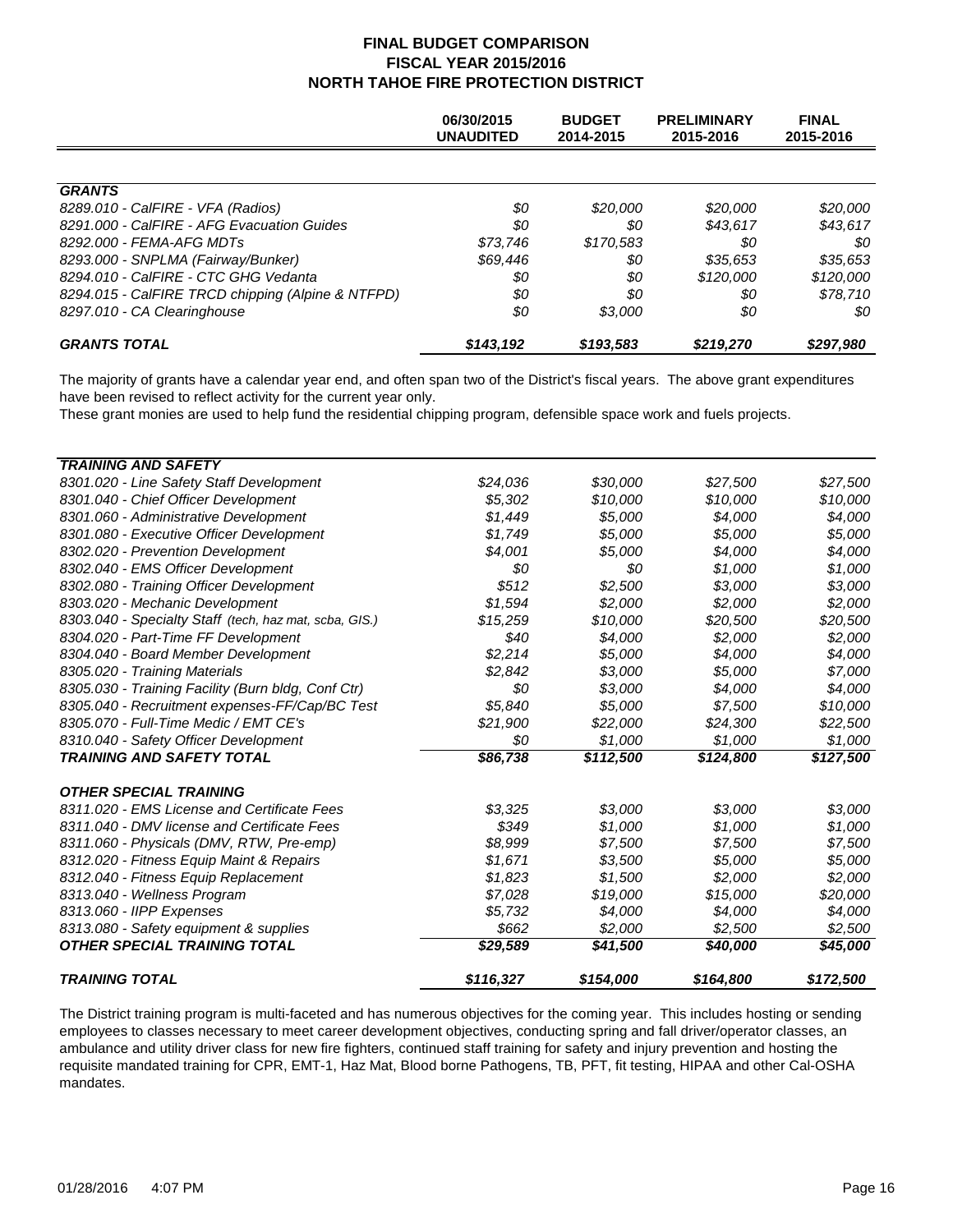|  |  | 06/30/2015<br>UNAUDITED | <b>BUDGET</b><br>2014-2015 | <b>PRELIMINARY</b><br>2015-2016 | <b>FINAL</b><br>2015-2016 |
|--|--|-------------------------|----------------------------|---------------------------------|---------------------------|
|  |  |                         |                            |                                 |                           |

Also this accounts for the contract with an outside vendor to manage the mandated blood borne pathogen program records, safety equipment and supplies, turn-out laundering, mandated DMV physicals for commercial Class "B" drivers and pre-employment physicals.

The District will provide training to the Administrative staff including CPA licensure. Board members will continue to attend classes to enhance their positions.

#### *FIRE SUPPRESSION ASSESSMENT*

| <b>FIRE SUPRESSION ASSESSMENT TOTAL</b>  | \$56,663 | \$115,550 | \$108,000 | \$58.000 |
|------------------------------------------|----------|-----------|-----------|----------|
| 8327.010 - CERT / CEIT                   | \$6.890  | \$5.000   | \$8.000   | \$8.000  |
| 8327.000 - PIO                           | \$3.700  | \$3.000   | \$5.000   | \$5.000  |
| 8320.030 - Pub Ed supplies/advertising   | \$957    | \$2.000   | \$3.000   | \$3.000  |
| 8319.095 - Forest Fuels program supplies | \$116    | \$1.000   | \$2.000   | \$2.000  |
| 8318.000 - Handcrew/Chipping             | \$45,000 | \$90.000  | \$90.000  | \$40.000 |
| 8317.010 - Red Flag staffing             | \$0      | \$0       | 80        | \$0      |
| 8315.010 - ASCWD chipping                | \$0      | \$14.550  | 80        | \$0      |
|                                          |          |           |           |          |

As a result of the voter approved Fire Suppression Assessment the District has embarked on fire suppression, prevention activities and and CERT (Citizen Emergency Response Team).

| 8999.100 - UNALLOCATED ACCOUNT TOTAL | 80          | \$5,000     | \$5,000     | \$5,000     |
|--------------------------------------|-------------|-------------|-------------|-------------|
|                                      |             |             |             |             |
| <b>TOTAL OPERATING EXPENSES</b>      | \$1,821,099 | \$2,006,725 | \$2,152,595 | \$2,262,801 |

#### *CAPITAL EXPENDITURES*

| 9100.010 Interest Payment Engine M92 & M93     | \$22,597  | \$22,597  | \$20,366  | \$20,366  |
|------------------------------------------------|-----------|-----------|-----------|-----------|
| 9100.015 Interest Payment Engine No. 3         | \$0       | \$0       | \$55,000  | \$55,000  |
| 9100.020 Interest payment M91 Ambulance        | \$3,558   | \$3,558   | \$2,727   | \$2,727   |
| 9100.022 Interest Payment M94 Dodge Ambulance  | \$0       | 80        | \$2,574   | \$2,574   |
| 9100.025 Utility purchase (2 utility vehicles) | \$0       | \$50,000  | \$70,000  | \$100,000 |
| 9100.XXX Admin vehicle                         | \$0       | \$0       | \$0       | \$30,000  |
| 9100.099 Loader pmt                            | \$25,678  | \$23,840  | \$25,000  | \$25,000  |
| 9189.000 Interest payment I-Bank               | \$285,674 | \$285,674 | \$275,957 | \$275,957 |
| 9189.010 Annual Fee I-Bank                     | \$28,559  | \$28,559  | \$27,803  | \$27,803  |
| 9199.000 Interest Exp - Dry Period Financing   | \$0       | \$5,000   | \$0       | \$0       |
| 9200.005 EMS - AED                             | \$4,163   | \$4,000   | \$0       | \$0       |
| 9200.007 EMS - Pyxis system                    | \$0       | \$10,000  | \$0       | \$0       |
| 9200.008 EQUIP - Thermal Imaging Camera        | \$5,025   | \$5,050   | \$0       | \$0       |
| 9200.015 Fitness Equipment (treadmill Stn 53)  | \$0       | \$2,000   | \$6,200   | \$6,200   |
| 9200.042 Ambulance lease / purchase            | \$67,087  | \$25,000  | \$25,000  | \$30,000  |
| 9200.045 Monitored fire alarm Stn 52           | \$2,239   | \$2,500   | \$0       | \$0       |
| 9200.046 Monitored fire alarm Stn 55           | \$1,645   | \$2,500   | \$0       | \$0       |
| 9200.048 Monitored fire alarm Stn 56           | \$2,205   | \$2,600   | \$0       | \$0       |
| 9200.055 SCBA Service Room changes Stn 51      | \$609     | \$12,500  | \$5,000   | \$5,000   |
| 9200.060 Bathroom remodel Stn 52               | \$0       | \$15,000  | \$0       | \$0       |
| 9200.075 Plymovent installation Stn 56         | \$0       | \$7,500   | \$10,000  | \$10,000  |
| 9200.080 Plymovent relocation Stn 51 & 53      | \$0       | \$12,500  | \$13,000  | \$13,000  |
| 9200.085 Energy efficient light                | \$12,509  | \$14,000  | \$10,000  | \$10,000  |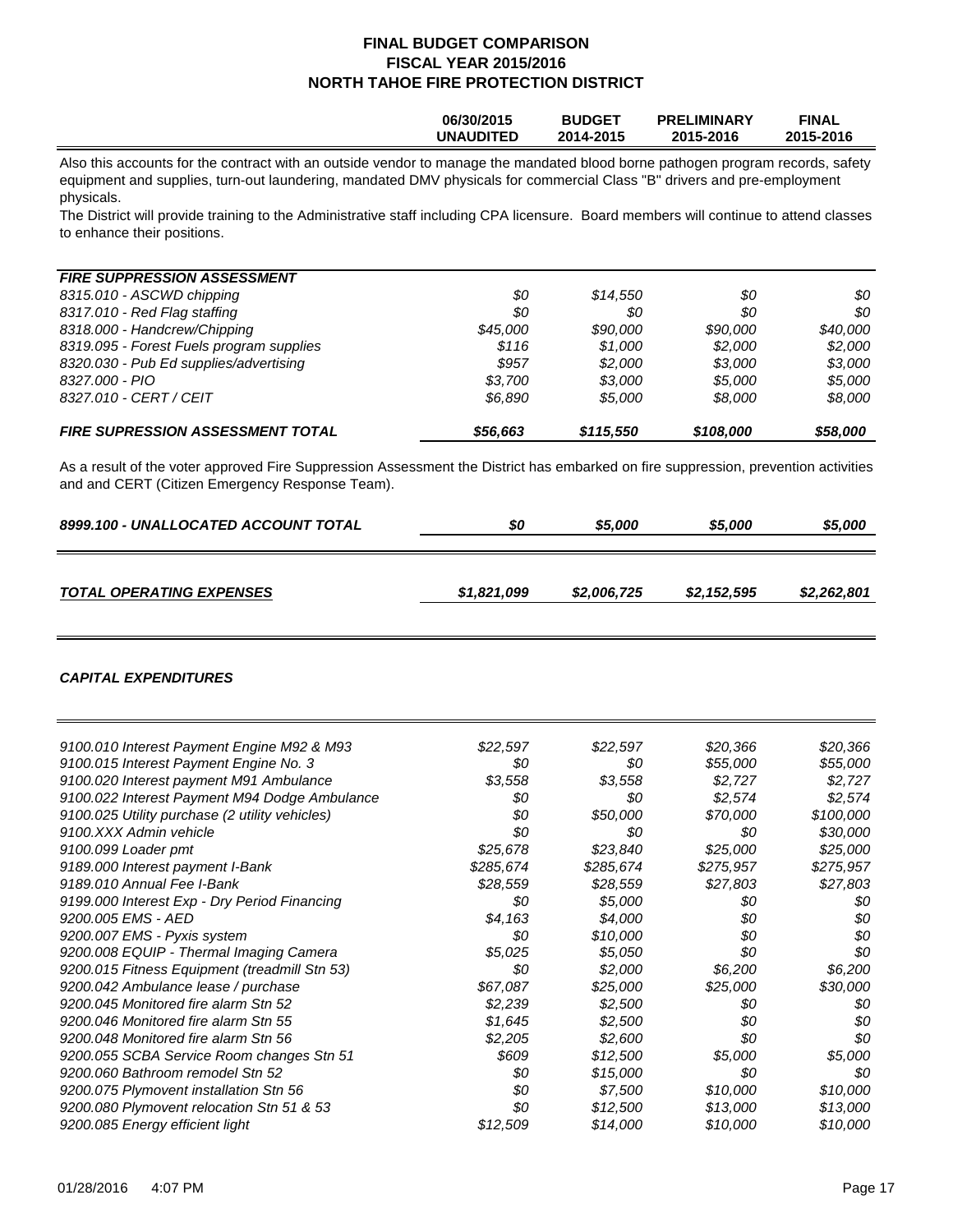|                                                                                                                                                                                                   | 06/30/2015<br><b>UNAUDITED</b>                | <b>BUDGET</b><br>2014-2015                     | <b>PRELIMINARY</b><br>2015-2016                      | <b>FINAL</b><br>2015-2016                           |
|---------------------------------------------------------------------------------------------------------------------------------------------------------------------------------------------------|-----------------------------------------------|------------------------------------------------|------------------------------------------------------|-----------------------------------------------------|
| <b>TOTAL CAPITAL</b>                                                                                                                                                                              | \$461,548                                     | \$534,378                                      | \$548,627                                            | \$613,627                                           |
| <b>DEBT EXTINGUISHMENT</b>                                                                                                                                                                        |                                               |                                                |                                                      |                                                     |
| 9300.010 Fire Engine Principal Pmt M92 & M93<br>9300.015 Fire Engine Principal Pmt No. 3<br>9300.020 Principal payment M91<br>9300.025 Principal payment M94<br>9300.040 Principal payment I-Bank | \$76.425<br>80<br>\$18.269<br>80<br>\$251,980 | \$76,425<br>80<br>\$18.269<br>\$0<br>\$251.980 | \$78.656<br>\$0<br>\$19.100<br>\$19.851<br>\$260.220 | \$78,656<br>80<br>\$19,100<br>\$19.851<br>\$260,220 |
| <b>TOTAL PRINCIPAL</b>                                                                                                                                                                            | \$346,674                                     | \$346,674                                      | \$377,827                                            | \$377,827                                           |

The interest expense for all lease payments is reflected above. The principal portion of the lease payments is reflected here.

| 5740.000 Transfer to Facilities Infrastructure Reserve Fur<br>5760,000 Transfer to Unrestricted Reserve Fund | \$0<br>\$0   | 80<br>\$150,000 | \$0<br>\$100,000 | 80<br>\$157,368 |
|--------------------------------------------------------------------------------------------------------------|--------------|-----------------|------------------|-----------------|
| 5770.000 Transfer to Mitigation fee account                                                                  | \$0          | \$75,000        | \$99,000         | \$99,000        |
| <b>TOTAL TRANSFERS TO RESERVE FUND:</b>                                                                      | \$0          | \$225,000       | \$199,000        | \$256,368       |
| <b>TOTAL CAPITAL</b>                                                                                         | \$808,222    | \$1,106,052     | \$1,125,454      | \$1,247,822     |
| <b>TOTAL BUDGET</b>                                                                                          | \$10,652,440 | \$11,495,713    | \$11,839,707     | \$12,414,449    |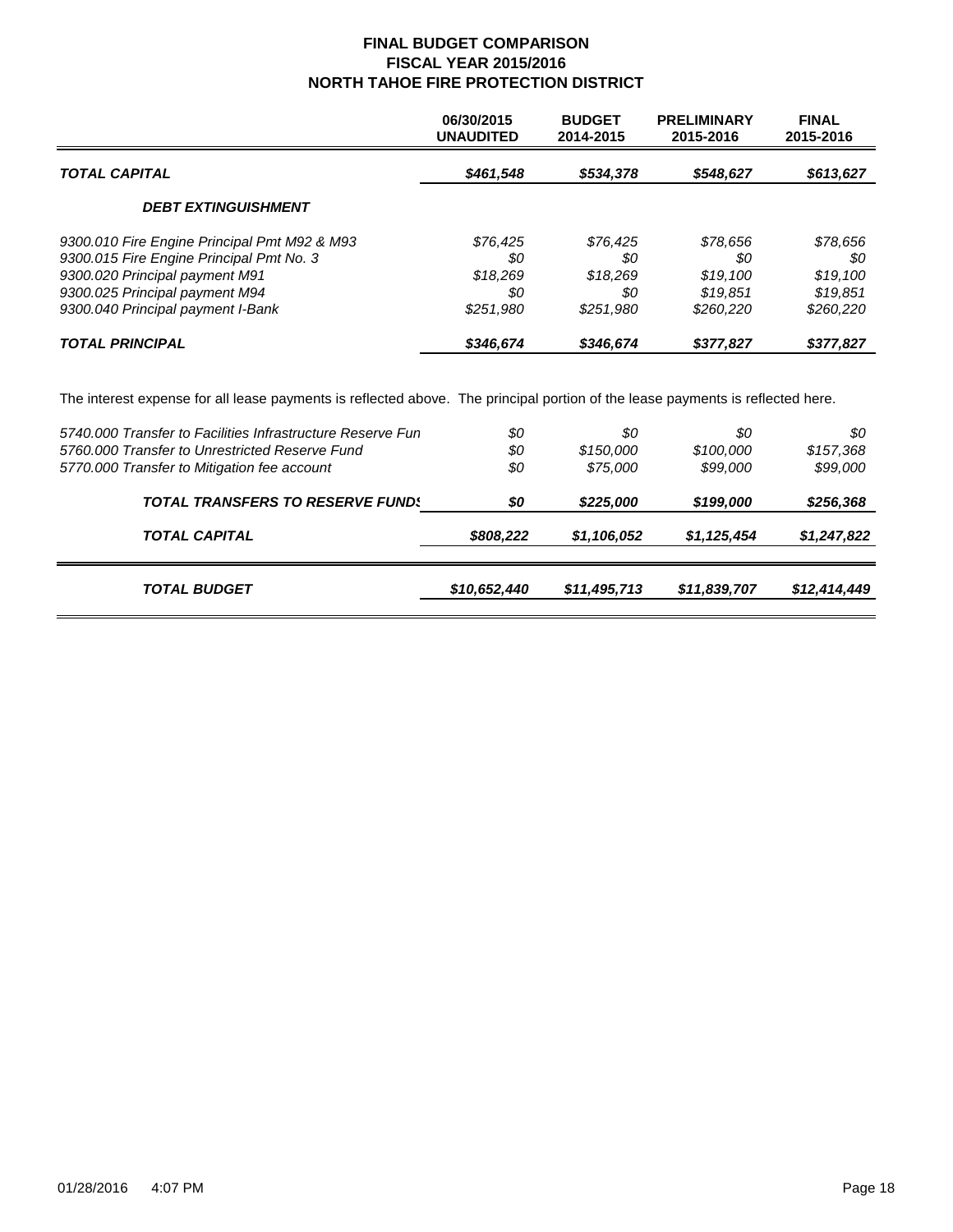# **AFFIDAVIT OF POSTING**

# **NOTICE OF HEARING**

# **ON**

### **FINAL BUDGET – FISCAL YEAR 2015-2016**

#### **AND**

# **ADOPTION OF THE APPROPRIATION LIMIT**

#### **STATE OF CALIFORNIA**

#### **County of Placer**

NITA WRACKER, being duly sworn, deposes and says:

That she is now and at all times hereinafter mentioned was the Clerk of the Board of North Tahoe Fire Protection District:

That pursuant to Section 13893, Fire Protection District law of 1987, for Final Budget Fiscal Year 2014-2015 and Article XIII-B of the State Constitution, Adoption of the Appropriation Limit of said District, that the undersigned duly caused to be posted in the following three public places in the District, copies of Notice of Hearing:

| #1 | Sierra Sun newspaper                                       |
|----|------------------------------------------------------------|
| #2 | Fire Station - 288 North Shore Boulevard, Kings Beach, Ca. |
| #3 | Fire Station - 222 Fairway Dr., Tahoe City, Ca.            |

That a copy of said notice, as posted, is attached hereto, marked Exhibit "A", and by this reference incorporated herein;

That said notice was posted on the  $4<sup>th</sup>$  of September, being not less than seven days prior to the date and time set for said hearing.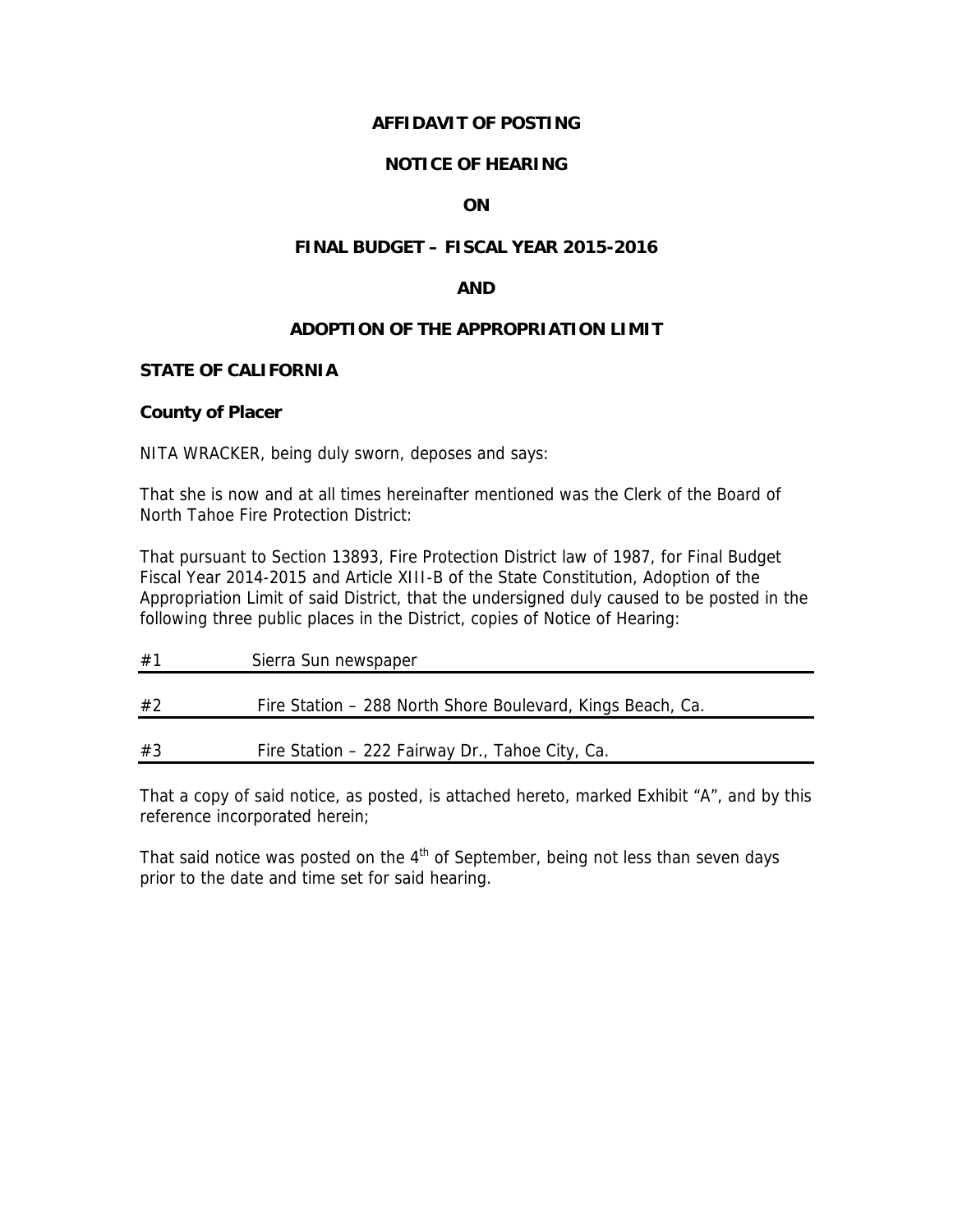#### NOTICE OF HEARING

#### BY

#### NORTH TAHOE FIRE PROTECTION DISTRICT

#### FINAL BUDGET- FISCAL YEAR 2015-2016 AND

#### ADOPTION OF THE APPROPRIATION LIMIT

Pursuant to Section 13890, Fire Protection District law of 1987, the Board of Directors of the North Tahoe Fire Protection District did on June 17, 2015, adopt a Preliminary Budget and will on September 16, 2015, at the hour of 4:30 o'clock PM., at 222 Fairway Dr., Tahoe City, California, hold a public hearing for the purpose of fixing the Final Budget. Any taxpayer may appear and be heard regarding any item of the final budget.

A copy of the Final Budget is available for inspection at 222 Fairway Dr., Tahoe City, California any weekday between the hours of 9:00 a.m. and 4:00 p.m.

Adoption, by resolution, of the appropriation limit for the North Tahoe Fire Protection District as described in Article XIII-B of the State Constitution. Documentation used in the determination of appropriations limit is available in the office of the North Tahoe Fire Protection District.

By Order of the Board of Directors of the North Tahoe Fire Protection District.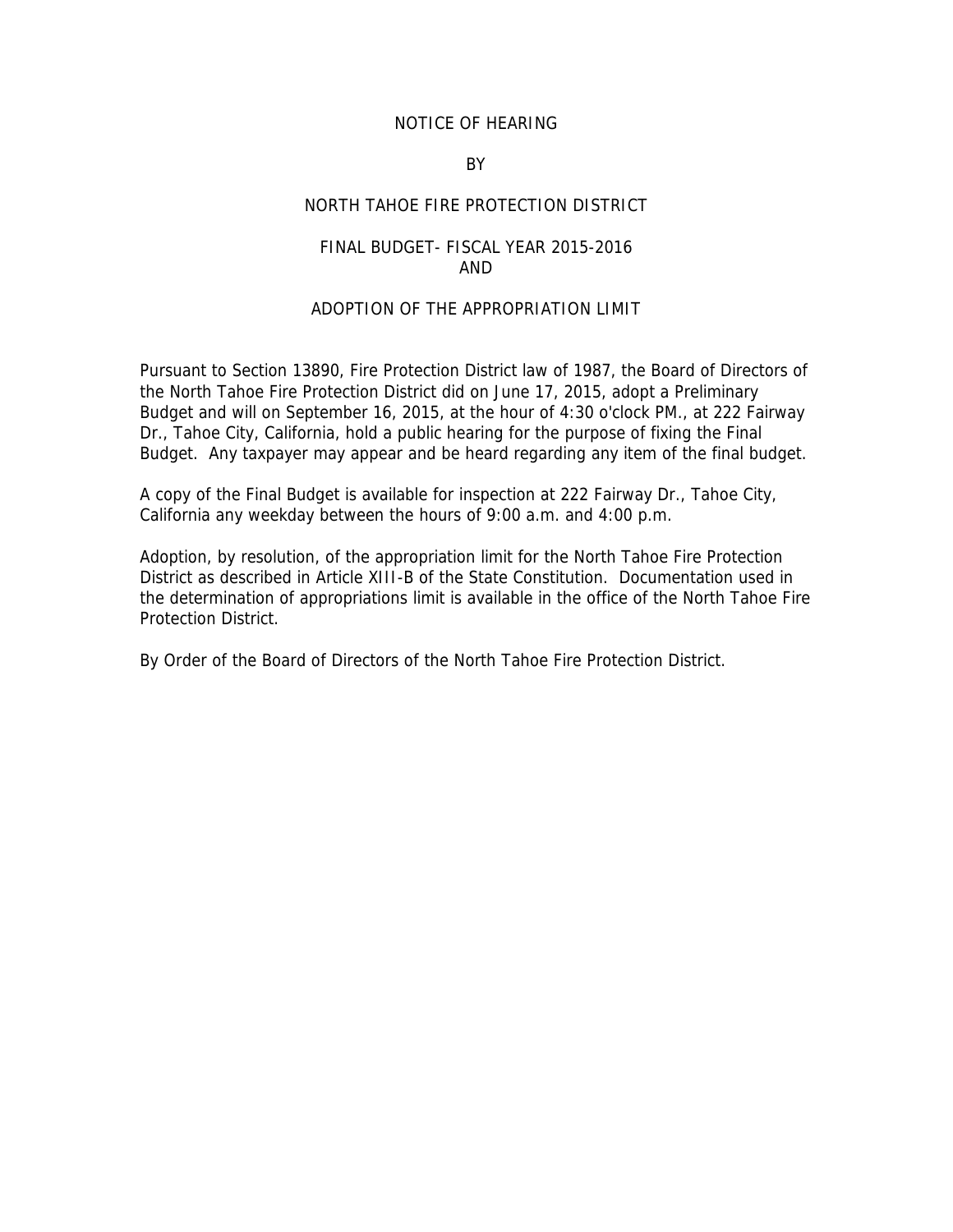GANN LIMIT - North Tahoe Fire Protection District - 54500

Amount subject to GANN limit includes all taxes, secured & unsecured including the Special tax.

The 93/94 GANN was set by LAFCO and Placer County Resolution 2- 93

with the formation of the new NTFPD

Get the CPCI and POP

| <u>FY</u> | <b>CPCI</b> | <b>POP</b> | <u>%ΤΟΤΑL</u> | <b>LIMITATION</b> |
|-----------|-------------|------------|---------------|-------------------|
| 93/94     | 1.0272      | 1.0379     | 1.0661        | \$3,114,058.00    |
| 94/95     | 1.0071      | 1.0322     | 1.0395        | \$3,237,152.42    |
| 95/96     | 1.0472      | 1.0415     | 1.0907        | \$3,530,628.77    |
| 96/97     | 1.0521      | 1.0321     | 1.0859        | \$3,833,812.37    |
| 97/98     | 1.0467      | 1.0164     | 1.0639        | \$4,078,662.17    |
| 98/99     | 1.0415      | 1.0261     | 1.0687        | \$4,358,797.54    |
| 99/00     | 1.0453      | 1.0297     | 1.0763        | \$4,691,571.72    |
| 00/01     | 1.0491      | 1.0301     | 1.0807        | \$5,070,077.92    |
| 01/02     | 1.0782      | 1.0355     | 1.1165        | \$5,660,620.83    |
| 02/03     | 0.9873      | 1.0395     | 1.0263        | \$5,809,485.81    |
| 03/04     | 1.0230      | 1.0374     | 1.0613        | \$6,165,376.08    |
| 04/05     | 1.0328      | 1.0305     | 1.0643        | \$6,561,812.22    |
| 05/06     | 1.0526      | 1.0307     | 1.0849        | \$7,119,007.33    |
| 06/07     | 1.0396      | 1.0262     | 1.0668        | \$7,594,824.12    |
| 07/08     | 1.0442      | 1.2200     | 1.2739        | \$9,675,228.73    |
| 08/09     | 1.0430      | 1.0210     | 1.0649        | \$10,303,180.10   |
| 09/10     | 1.0062      | 1.0203     | 1.0266        | \$10,577,511.13   |
| 10/11     | 0.9746      | 1.1700     | 1.1403        | \$12,061,345.54   |
| 11/12     | 1.0251      | 1.1510     | 1.17989       | \$14,231,062.20   |
| 12/13     | 1.0377      | 1.0117     | 1.049841      | \$14,940,353.85   |
| 13/14     | 1.0512      | 1.0072     | 1.058769      | \$15,818,378.13   |
| 14/15     | 0.9977      | 1.0168     | 1.014461      | \$16,047,133.39   |
| 15/16     | 1.0382      | 0.91       | 0.944762      | \$15,160,721.83   |